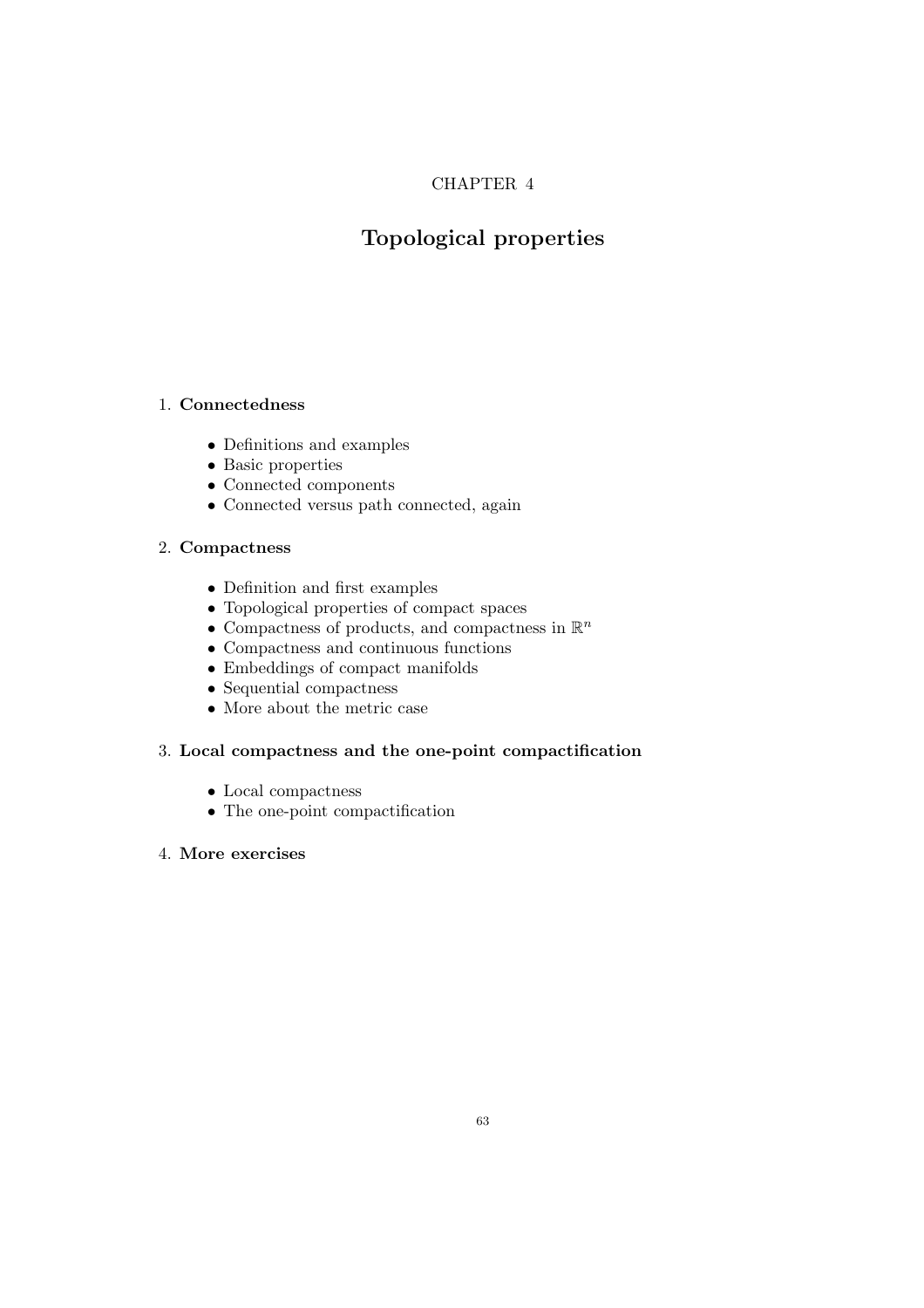#### 1. Connectedness

### 1.1. Definitions and examples.

DEFINITION 4.1. We say that a topological space  $(X, \mathcal{T})$  is connected if X cannot be written as the union of two disjoint non-empty opens  $U, V \subset X$ .

We say that a topological space  $(X, \mathcal{T})$  is path connected if for any  $x, y \in X$ , there exists a path  $\gamma$  connecting x and y, i.e. a continuous  $\overline{map \gamma : [0,1]} \to X$  such that  $\gamma(0) = x$ ,  $\gamma(1) = y$ .

Given  $(X, \mathcal{T})$ , we say that a subset  $A \subset X$  is connected (or path connected) if A, together with the induced topology, is connected (path connected).

As we shall soon see, path connectedness implies connectedness. This is good news since, unlike connectedness, path connectedness can be checked more directly (see the examples below).

Example 4.2.

- (1)  $X = \{0, 1\}$  with the discrete topology is not connected. Indeed,  $U = \{0\}$ ,  $V = \{1\}$  are disjoint non-empty opens (in  $X$ ) whose union is  $X$ .
- (2) Similarly,  $X = [0, 1) \cup [2, 3]$  is not connected (take  $U = [0, 1), V = [2, 3]$ ). More generally, if  $X \subset \mathbb{R}$  is connected, then X must be an interval. Indeed, if not, we find  $r, s \in X$  and  $t \in (r, s)$  such that  $t \notin X$ . But then  $U = (-\infty, t) \cap X$ ,  $V = (t, \infty) \cap X$  are opens in X, nonempty (as  $r \in U$ ,  $s \in V$ ), disjoint, with  $U \cup V = X$  (as  $t \notin X$ ).
- (3) However, although true, the fact that any interval  $I \subset \mathbb{R}$  is connected is not entirely obvious. In contrast, the path connectedness of intervals is clear: for any  $x, y \in I$ ,

$$
\gamma : [0,1] \to \mathbb{R}, \gamma(t) = (1-t)x + ty
$$

takes values in  $I$  (since  $I$  is an interval) and connects  $x$  and  $y$ .

- (4) Similarly, any convex subset  $X \subset \mathbb{R}^n$  is path connected (recall that X being convex means that for any  $x, y \in X$ , the whole segment  $[x, y]$  is contained in X).
- (5)  $X = \mathbb{R}^2 \{0\}$ , although not convex, is path connected: if  $x, y \in X$  and the segment  $[x, y]$ does not contain the origin, we use the linear path from x to y. But even if  $[x, y]$  contains the origin, we can join them by a path going around the origin (see Figure 1).



 $|R^2 - \{0\}$  is path connected

#### Figure 1.

LEMMA 4.3. The unit interval  $[0, 1]$  is connected.

PROOF. We assume the contrary:  $\exists$  disjoint non-empty U, V, opens in [0, 1] such that  $U \cup V =$ [0, 1]. Since  $U = [0, 1] - V$ , U must be closed in [0, 1]. Hence, as a limit of points in  $U, R := \text{sup}U$ must belong to U. We claim that  $R = 1$ . If not, we find an interval  $(R - \epsilon, R + \epsilon) \subset U$  and then  $R+\frac{1}{2}$  $\frac{1}{2}\epsilon$  is an element in U strictly greater than its supremum- which is impossible. In conclusion,  $1 \in U$ . But exactly the same argument shows that  $1 \in V$ , and this contradicts the fact that  $U \cap V = \emptyset$ .  $\Box$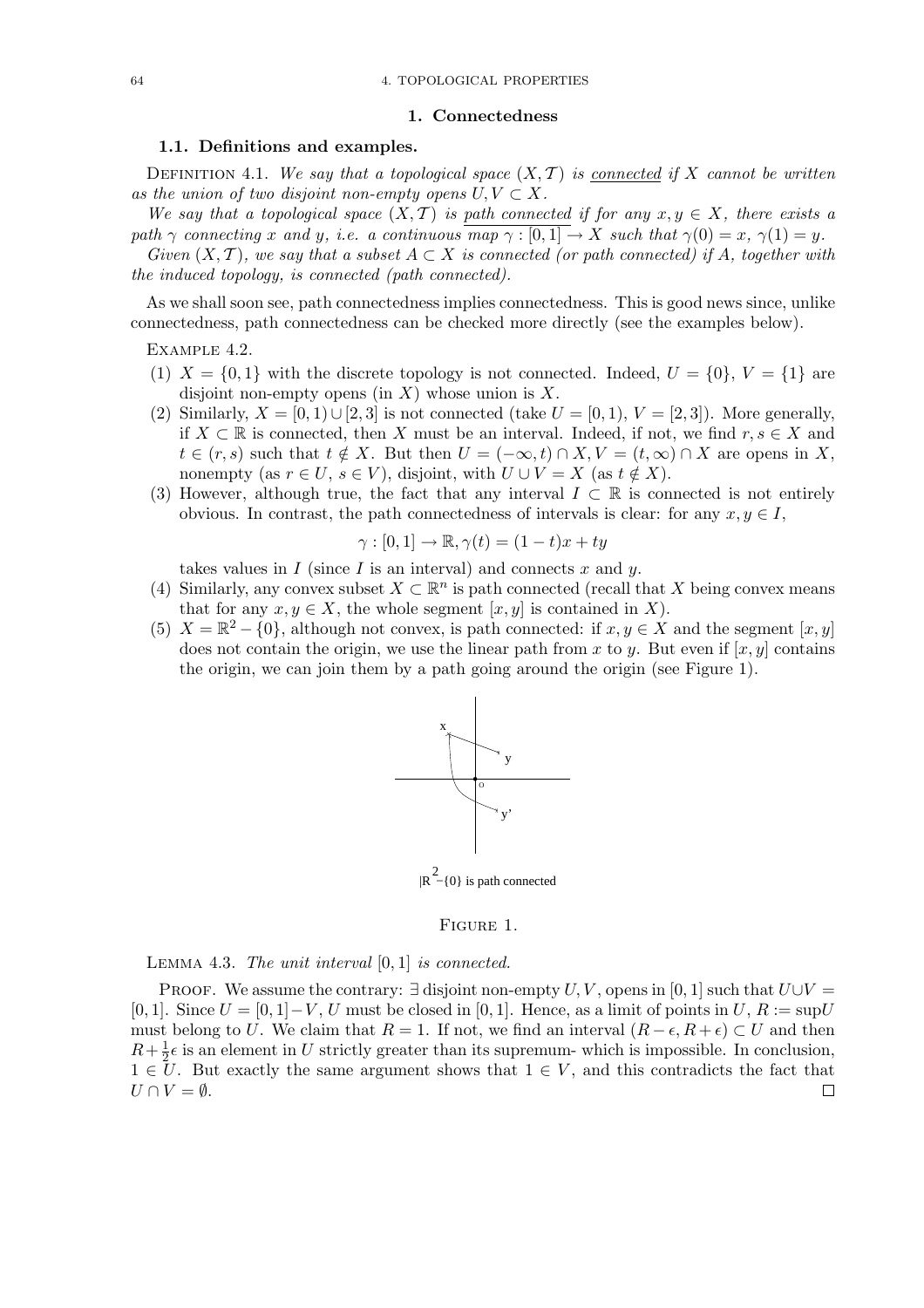#### 1.2. Basic properties.

PROPOSITION 4.4.

- (i) If  $f: X \to Y$  is a continuous map and X is connected, then  $f(X)$  is connected.
- (ii) Given  $(X, \mathcal{T})$ , if for any two points  $x, y \in X$ , there exists  $\Gamma \subset X$  connected such that  $x, y \in \Gamma$ , then X is connected.

PROOF. For (i), replacing Y by  $f(X)$ , we may assume that f is surjective, and we want to prove that Y is connected. If it is not, we find  $U, V \subset Y$  disjoint nonempty opens whose union is Y. But then  $f^{-1}(U)$ ,  $f^{-1}(V) \subset X$  are disjoint (since U and V are), nonempty (since U and V are and f is surjective) opens (because f is continuous) whose union is  $X$ - and this contradicts the connectedness of X. For (ii) we reason again by contradiction, and we assume that X is not connected, i.e.  $X = U \cup V$  for some disjoint nonempty opens U and V. Since they are non-empty, we find  $x \in U$ ,  $y \in V$ . By hypothesis, we find  $\Gamma$  connected such that  $x, y \in \Gamma$ . But then

$$
U' = U \cap \Gamma, \ V' = V \cap \Gamma
$$

are disjoint non-empty opens in  $\Gamma$  whose union is  $\Gamma$ - and this contradicts the connectedness of Γ.  $\Box$ 

THEOREM 4.5. Any path connected space  $X$  is connected.

PROOF. We use (ii) of the proposition. Let  $x, y \in X$ . We know there exists  $\gamma : [0, 1] \to X$ joining x and y. But then  $\Gamma = \gamma([0, 1])$  is connected by using (i) of the proposition and the fact that [0, 1] is connected; also,  $x, y \in \Gamma$ .  $\Box$ 

Since we have already remarked that a connected subset of  $\mathbb R$  must be an interval, and that any interval is path connected, the theorem implies:

COROLLARY 4.6. The only connected subsets of  $\mathbb R$  are the intervals.

Combining with part (i) of Proposition 4.4 we deduce the following:

COROLLARY 4.7. If X is connected and  $f: X \to \mathbb{R}$  is continuous, then  $f(X)$  is an interval.

COROLLARY 4.8. If X is connected, then any quotient of X is connected.

EXAMPLE 4.9. There are a few more consequences that one can derive by combining connectedness properties with the "removing one point trick" (Exercise 2.39 in Chapter 2).

- (1) R cannot be homeomorphic to  $S^1$ . Indeed, if we remove a point from R the result is disconnected, while if we remove a point from  $S^1$ , the result stays connected.
- (2)  $\mathbb R$  cannot be homeomorphic to  $\mathbb R^2$ . The argument is similar to the previous one (recall that  $\mathbb{R}^2 - \{0\}$  is path connected, hence connected).
- (3) The more general statement that  $\mathbb{R}^n$  and  $\mathbb{R}^m$  cannot be homeomorphic if  $n \neq m$  is much more difficult to prove. One possible proof is a generalization of the argument given above (when  $n = 1, m = 2$ )- but that is based on "higher versions of connectedness", a notion which is at the core of algebraic topology.

EXERCISE 4.1. Show that  $[0, 1)$  and  $(0, 1)$  are not homeomorphic.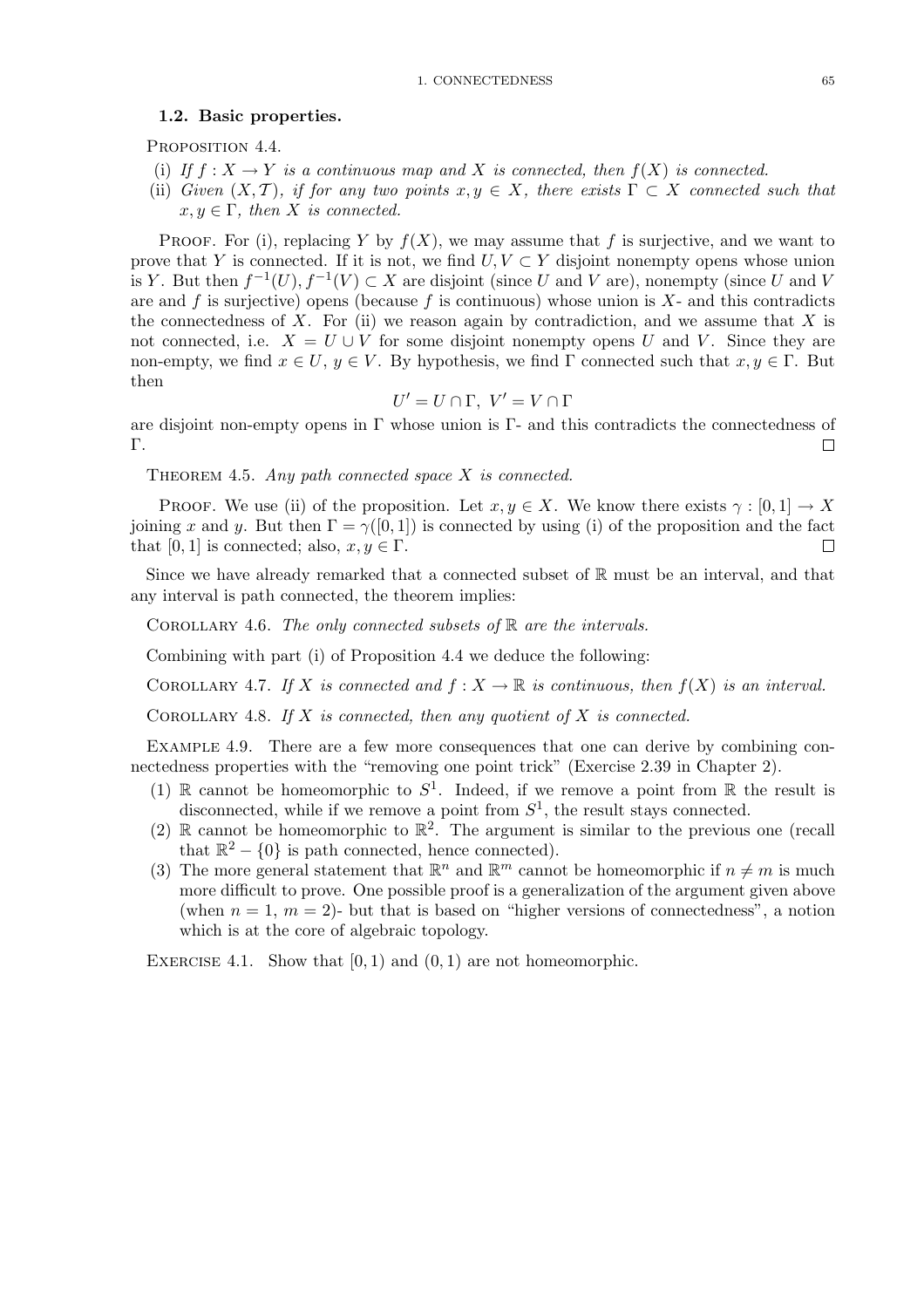### 1.3. Connected components.

DEFINITION 4.10. Let  $(X, \mathcal{T})$  be a topological space. A connected component of X is any maximal connected subset of X, i.e. any connected  $C \subset X$  with the property that, if  $C' \subset X$  is connected and contains  $C$ , then  $C'$  must coincide with  $C$ .

PROPOSITION 4.11. Let  $(X, \mathcal{T})$  be a topological space. Then

- (i) Any point  $x \in X$  belongs to a connected component of X.
- (ii) If  $C_1$  and  $C_2$  are connected components of X then either  $C_1 = C_2$  or  $C_1 \cap C_2 = \emptyset$ .
- (iii) Any connected component of  $X$  is closed in  $X$ .

PROOF. To prove the proposition we will use the following

EXERCISE 4.2. If  $A, B \subset X$  are connected and  $A \cap B \neq \emptyset$ , then  $A \cup B$  is connected.

For (i) of the proposition, let  $x \in X$  and define  $C(x)$  as the union of all connected subsets of X containing x. We claim that  $C(x)$  is a connected component. The only thing that is not clear is the connectedness of  $C(x)$ . To prove that, we will use the criterion given by (ii) of Proposition 4.4. For  $y, z \in C(x)$  we have to find  $\Gamma \subset X$  connected such that  $y, z \in \Gamma$ . Due to the definition of  $C(x)$ , we find  $C_y$  and  $C_z$ - connected subsets of X, both containing x, such that  $y \in C_y$ ,  $z \in C_z$ . The previous exercise implies that  $\Gamma := C_y \cup C_z$  is connected containing both y and z.

To prove (ii), we use again the previous exercise applied to  $A = C_1$  and  $B = C_2$ , and the maximality property of connected components.

To prove (iii), due to the maximality of connected components, it suffices to prove that if  $C \subset X$  is connected, then  $\overline{C}$  is connected. Assume that  $Y := \overline{C}$  is not connected. We find  $D_1, D_2$  nonempty opens in Y, disjoint, such that  $Y = D_1 \cup D_2$ . Take  $U_i = C \cap D_i$ . Clearly,  $U_1$ and  $U_2$  are disjoint opens in C, with  $C = U_1 \cup U_2$ . To reach a contradiction (with the fact that C is connected) it suffices to show that  $U_1$  and  $U_2$  are nonempty. To show that  $U_i$  is non-empty  $(i \in \{1,2\})$ , we use the fact that  $D_i$  is non-empty. We find a point  $x_i \in D_i$ . Since  $x_i$  is in the closure of C in Y, we have  $U \cap C \neq \emptyset$  for each neighborhood U of  $x_i$  in Y. Choosing  $U = D_i$ , we have  $C \cap D_i \neq \emptyset$ .  $\Box$ 

REMARK 4.12. From the previous proposition we deduce that, for any topological space  $(X, \mathcal{T})$ , the family  $\{C_i\}_{i\in I}$  of connected components of  $(X, \mathcal{T})$  (where I is an index set) give a partition of  $X$ :

$$
X = \cup_{i \in I} C_i, \quad C_i \cap C_j = \emptyset \ \forall \ i \neq j,
$$

called the partition of X into connected components.

EXERCISE 4.3. Let X be a topological space and assume that  $\{X_1, \ldots, X_n\}$  is a finite partition of  $X$ , i.e.

 $X = X_1 \cup \ldots \cup X_n, \quad X_i \cap X_j = \emptyset \quad \forall \ i \neq j.$ 

Then the following are equivalent:

- (i) All  $X_i$ 's are closed.
- (ii) All  $X_i$ 's are open.

If moreover each  $X_i$  is connected, then  $\{X_1, \ldots, X_n\}$  coincides with the partition of X into connected components.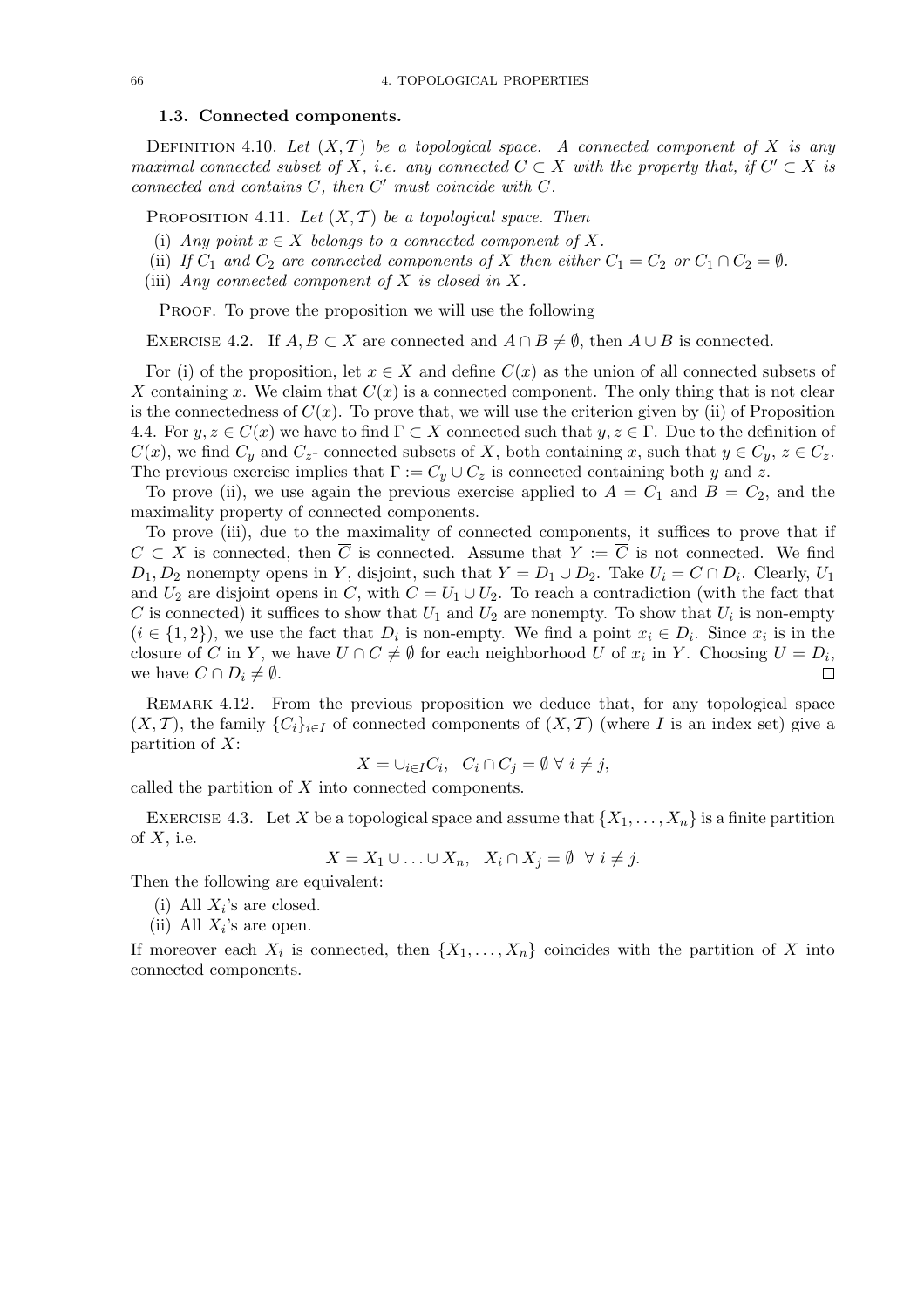1.4. Connected versus path connected, again. Theorem 4.5 shows that path connectedness implies connectedness. However, the converse does not hold in general. The standard example is "the flea and comb", drawn in Figure 2. Explicitely,  $X = C \cup \{f\}$ , where

$$
C = [0, 1] \cup \{(\frac{1}{n}, y) : y \in [0, 1], n \in \mathbb{Z}_{>0}\}, \quad f = (0, 1).
$$



FIGURE 2.

EXERCISE 4.4. Show that, indeed, X from the picture is connected but not path connected. However, there is a partial converse to Theorem 4.5.

THEOREM 4.13. Let  $(X, \mathcal{T})$  be a topological space with the property that any point of X has a path connected neighborhood. Then  $X$  is path connected if and only if it is connected.

PROOF. We still have to prove that, if  $X$  is connected, then it is also path connected. We define on X the following relation  $\sim$ :  $x \sim y$  if and only if x and y can be joined by a (continuous) path. This is an equivalence relation. Indeed, for  $x, y, z \in X$ :

- $x \sim x$ : consider the constant path.
- if  $x \sim y$  then  $y \sim x$ : if  $\gamma$  is a path from x to y, then  $\gamma^{-}(t) = \gamma(1-t)$  is a path from y to x.
- if  $x \sim y$  and  $y \sim z$ , then  $x \sim z$ . Indeed, if  $\gamma_1$  is a path from x to y, while  $\gamma_2$  from y to z, then

$$
\gamma(t) = \begin{cases} \gamma_1(2t) & \text{if } x \in [0, \frac{1}{2}] \\ \gamma_2(2t - 1) & \text{if } x \in [\frac{1}{2}, 1] \end{cases}
$$

is a path from  $x$  to  $z$ .

For  $x \in X$ , we denote by  $C(x)$  the equivalence class of x:

$$
C(x) = \{ y \in X : y \sim x \}.
$$

Note that each  $C(x)$  is path connected. We claim that  $C(x) = X$  for any  $x \in X$ . The fact that  $\sim$  is an equivalence relation implies that

$$
\{C(x) : x \in X\}
$$

is a partition of X: if  $C(x) \cap C(x') \neq \emptyset$ , then  $C(x) = C(x')$ . What we want to prove is that this partition consists of one set only. Since X is connected, it is enough to prove that  $C(x)$  is open for each  $x \in X$ . Fixing x, we want to prove that for any  $y \in C(x)$ , there is an open U such that  $y \in U \subset C(x)$ . To see this, we use the hypothesis and we choose any path connected neighborhood V of y. Since  $y \sim x$  and  $z \sim y$  fro any  $z \in V$ , we deduce that  $z \sim x$  fro any  $z \in V$ , hence  $V \subset C(x)$ . Since V is a neighborhood of y, we find U open such that  $y \in U \subset V$ ,  $\Box$ and this U clearly has the desired properties.

EXERCISE 4.5. Find a subspace  $X \subset \mathbb{R}^2$  which is connected but not path connected.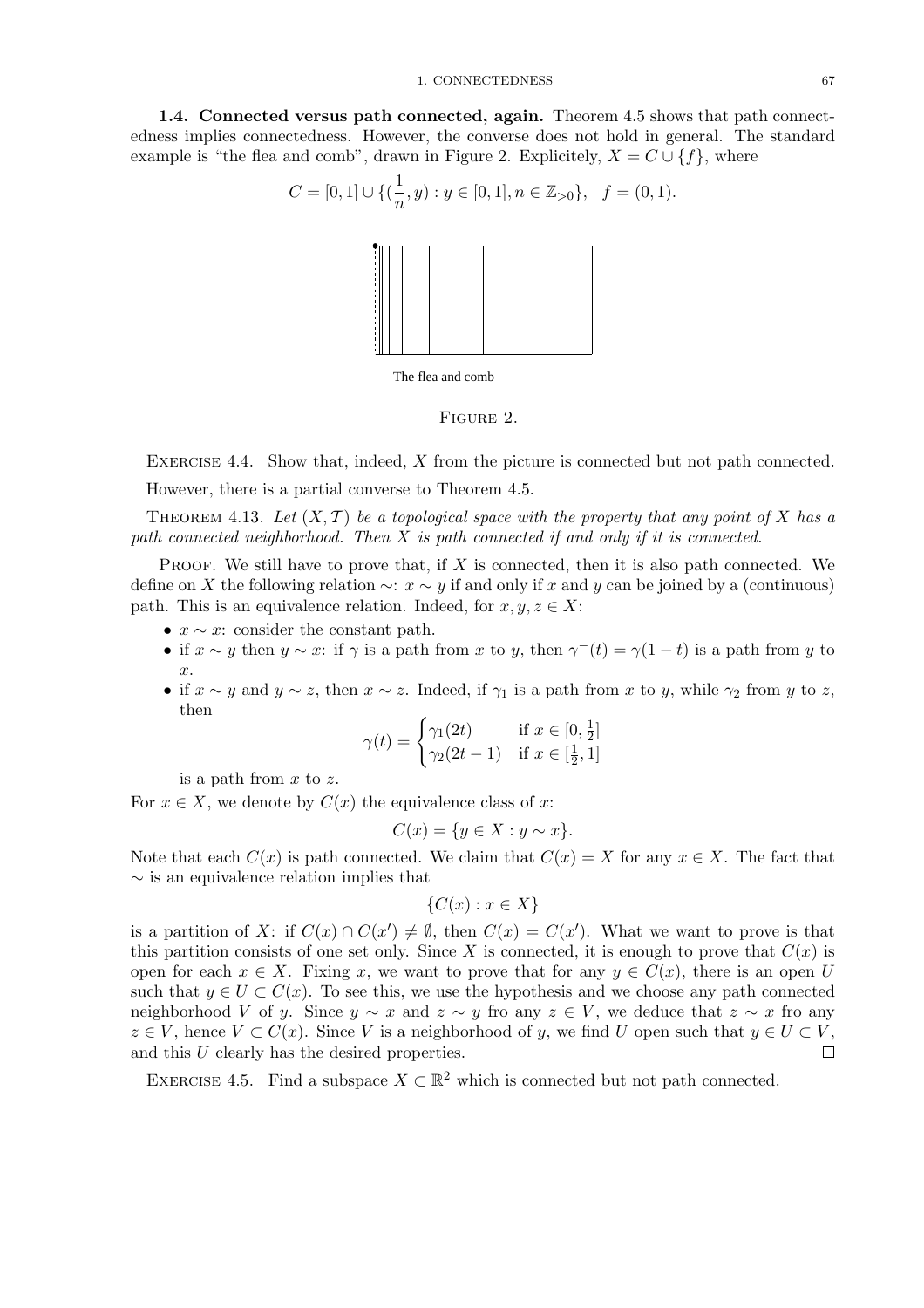#### 2. Compactness

2.1. Definition and first examples. Probably many of you have seen the notion of compact space in the context of subsets of  $\mathbb{R}^n$ , as sets which are closed and bounded. Although not obviously at all, this is a topological property (it can be defined using open sets only).

DEFINITION 4.14. Given a topological space  $(X, \mathcal{T})$  an open cover of X is a family  $\mathcal{U} = \{U_i :$  $i \in I$  (I-some index set) consisting of open sets  $U_i \subset X$  such that

$$
X=\cup_{i\in I}U_i.
$$

A subcover is any cover V with the property that  $V \subset U$ .

We say that a topological space  $(X, \mathcal{T})$  is compact if from any open cover  $\mathcal{U} = \{U_i : i \in I\}$  of X one can extract a finite open subcover, i.e. there exist  $i_1,\ldots,i_k \in I$  such that

$$
X=U_{i_1}\cup\ldots\cup U_{i_k}.
$$

REMARK 4.15. Given a topological space  $(X, \mathcal{T})$  and  $A \subset X$ , the compactness of A (viewed as a topological space with the topology induced from  $X$  (cf. Example 2.8 in Chapter 2) can be expressed using "open coverings of A in X", i.e. families  $\mathcal{U} = \{U_i : i \in I\}$  (I-some index set) consisting of open sets  $U_i \subset X$  such that

$$
A \subset \cup_{i \in I} U_i.
$$

A subcover is any cover (of A in X) V with the property that  $V \subset U$ . With these, A is compact if and only if from any open cover of  $A$  in  $X$  one can extract a finite open subcover. This follows immediately from the fact that the opens for the induced topology on A are of type  $A \cap U$  with  $U \in \mathcal{T}$  and from the fact that, for a family  $\{U_i : i \in I\}$ , we have

$$
\bigcup_i (A \cap U_i) = A \Longleftrightarrow A \subset \bigcup_i U_i,
$$

Example 4.16.

- (1)  $(X, \mathcal{T}_{\text{disc}})$  is compact if and only if X is finite (use the cover of X by the open-point opens).
- $(2)$  R is not compact. Indeed,

$$
\mathbb{R} = \bigcup_{k \in \mathbb{Z}} (-k, k)
$$

is an open cover from which we cannot extract a finite open subcover. By the same argument, any compact  $A \subset \mathbb{R}^n$  must be bounded (e.g., when  $n = 1$ , write  $A \subset \bigcup_k (-k, k)$ ).  $(3)$   $[0, 1)$  is not compact. Indeed,

$$
[0,1)\subset \bigcup_k (-\infty,1-\frac{1}{k})
$$

defines an open cover of  $[0, 1)$  in  $\mathbb{R}$ , from which we cannot extract a finite open subcover. By a similar argument, any compact  $A \subset \mathbb{R}^n$  must be closed in  $\mathbb{R}^n$ . To show this, assume for simplicity that  $n = 1$ . We proceed by contradiction and assume that there exists  $a \in \overline{A} - A$ . Since  $a \notin A$ ,

$$
U_{\epsilon} := \mathbb{R} - [a - \epsilon, a + \epsilon]
$$

form an open cover of A in R indexed by  $\epsilon > 0$ . Extracting a finite subcover, we find

$$
A \subset U_{\epsilon_1} \cap \ldots \cap U_{\epsilon_k} = U_{\epsilon} \text{ where } \epsilon = \min\{\epsilon_1, \ldots, \epsilon_k\}.
$$

But this implies that  $A \cap (a - \epsilon, a + \epsilon) = \emptyset$  which contradicts  $a \in \overline{A}$ .  $(4)$  [0, 1] is compact.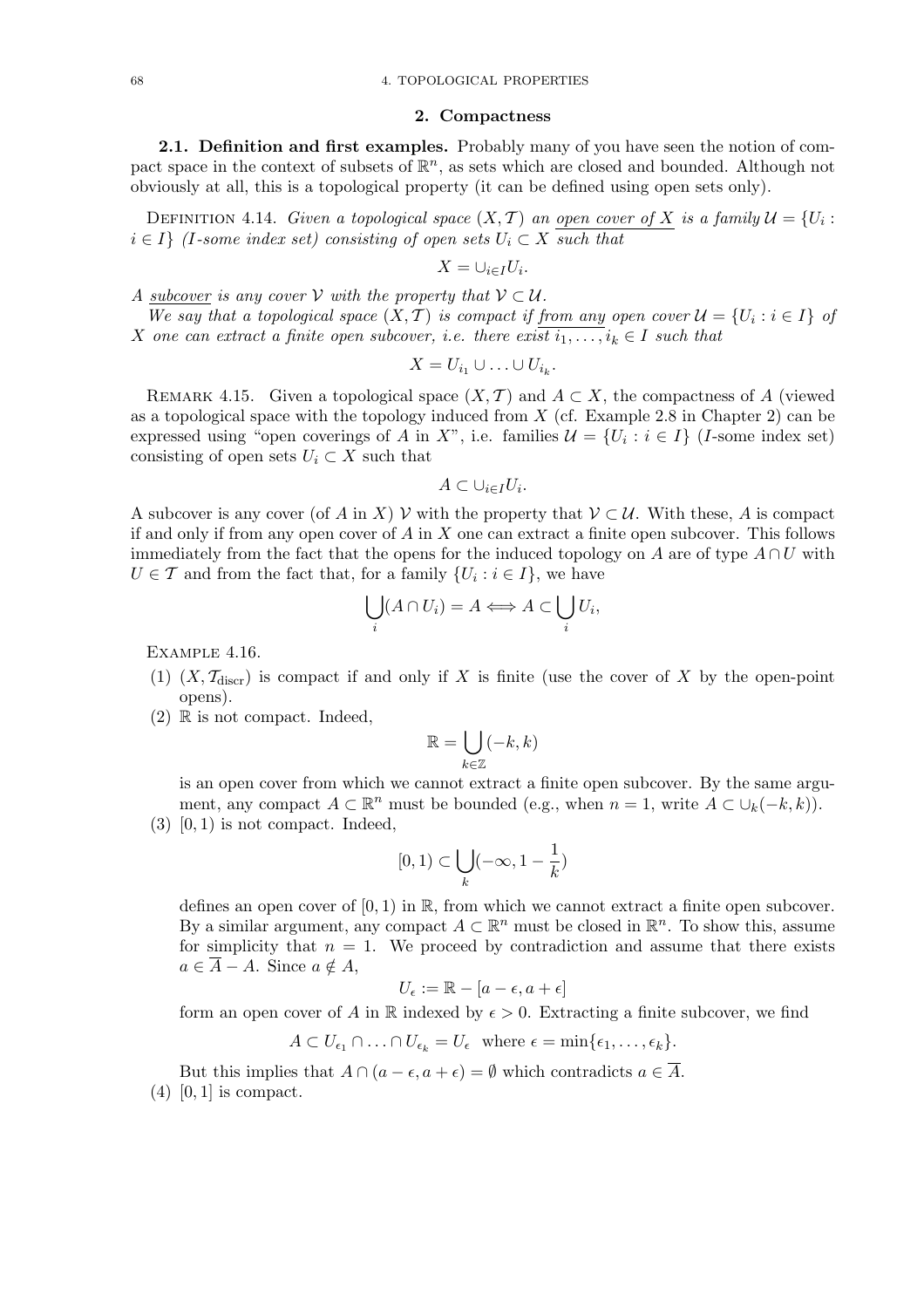#### 2. COMPACTNESS 69

PROOF. Assume the contrary, i.e. there exists a "bad cover of  $[0, 1]$ ", i.e. an open cover U of  $[0, 1]$  in R which does not admit any finite open subcover (of  $[0, 1]$  in R). Divide  $[0, 1]$  into two intervals of equal length. Then U will be a bad cover for at least one of the two intervals, call it  $I_1$ . Divide now  $I_1$  into two intervals of equal length and, again, choose one of them, call it  $I_2$ , so that U is a bad cover of  $I_2$ . Continuing this process, we find intervals  $I_k$  with

$$
I_{k+1} \subset I_k, \text{diam}(I_k) = \frac{1}{2^k},
$$

(where the diameter of an interval [a, b] is  $(b - a)$ ) and such that U is a bad open cover of  $I_k$  in R. Choosing  $x_k \in I_k$ , we have

$$
d(x_k, x_{k+1}) \le \frac{1}{2^k}
$$

for all k, where d denotes the Euclidean metric  $(d(a, b) = |a - b|)$ . We claim that the sequence of real numbers  $(x_k)_{k>1}$  is a Cauchy sequence, i.e.  $d(x_k, x_{k+n})$  can be made arbitrarily small for  $k$  big enough and all  $n$ . To see this, we use the triangle inequality and the previous inequality repeatedly:

$$
d(x_k, x_{k+n}) \le \sum_{i=k}^{k+n-1} d(x_i, x_{i+1}) \le \sum_{i=k}^{k+n-1} \frac{1}{2^i} = \frac{1}{2^{k-1}}(1 - \frac{1}{2^n}),
$$

and deduce

$$
d(x_k, x_{k+n}) < \frac{1}{2^{k-1}}
$$

for all  $k, n \geq 0$  integers. This shows that  $(x_k)_{k>1}$  is a Cauchy sequence, so, from the known properties of the real line, the sequence will be convergent. Let  $x$  be its limit. Since  $x_k \in [0,1]$  for all k, we deduce that  $x \in [0,1]$ . Taking  $n \to \infty$  in the previous inequality we also deduce that

$$
d(x_k, x) \le \frac{1}{2^{k-1}}.
$$

We deduce that, for each  $k$ ,

$$
I_k \subset [x - \frac{3}{2^k}, x + \frac{3}{2^k}].
$$

Indeed, if  $y \in I_k$ , since  $x_k \in I_k$  and the diameter of  $I_k$  is  $1/2^k$ , we have  $d(y, x_k) \leq 1/2^k$ , hence

$$
d(y,x) \le d(y,x_k) + d(x_k,x) \le \frac{1}{2^k} + \frac{1}{2^{k-1}} = \frac{3}{2^k}.
$$

We now use the cover U. Let  $U \in \mathcal{U}$  such that  $x \in U$ . Since U is open, we find  $r > 0$ such that

$$
(x-r, x+r) \subset U.
$$

But then, choosing k such that  $\frac{3}{2^k} < r$ , we will have  $I_k \subset (x-r, x+r) \subset U$ , i.e. the open cover  $U$  of  $I_k$  in  $\mathbb R$  will have a finite subcover- namely the one consisting of the open set U alone. This contradicts the fact that U was a bad cover for  $I_k$ .  $\Box$ 

EXERCISE 4.6. Show that the set

$$
\{0, 1, \frac{1}{2}, \frac{1}{3}, \frac{1}{4}, \ldots\}
$$

is compact in R.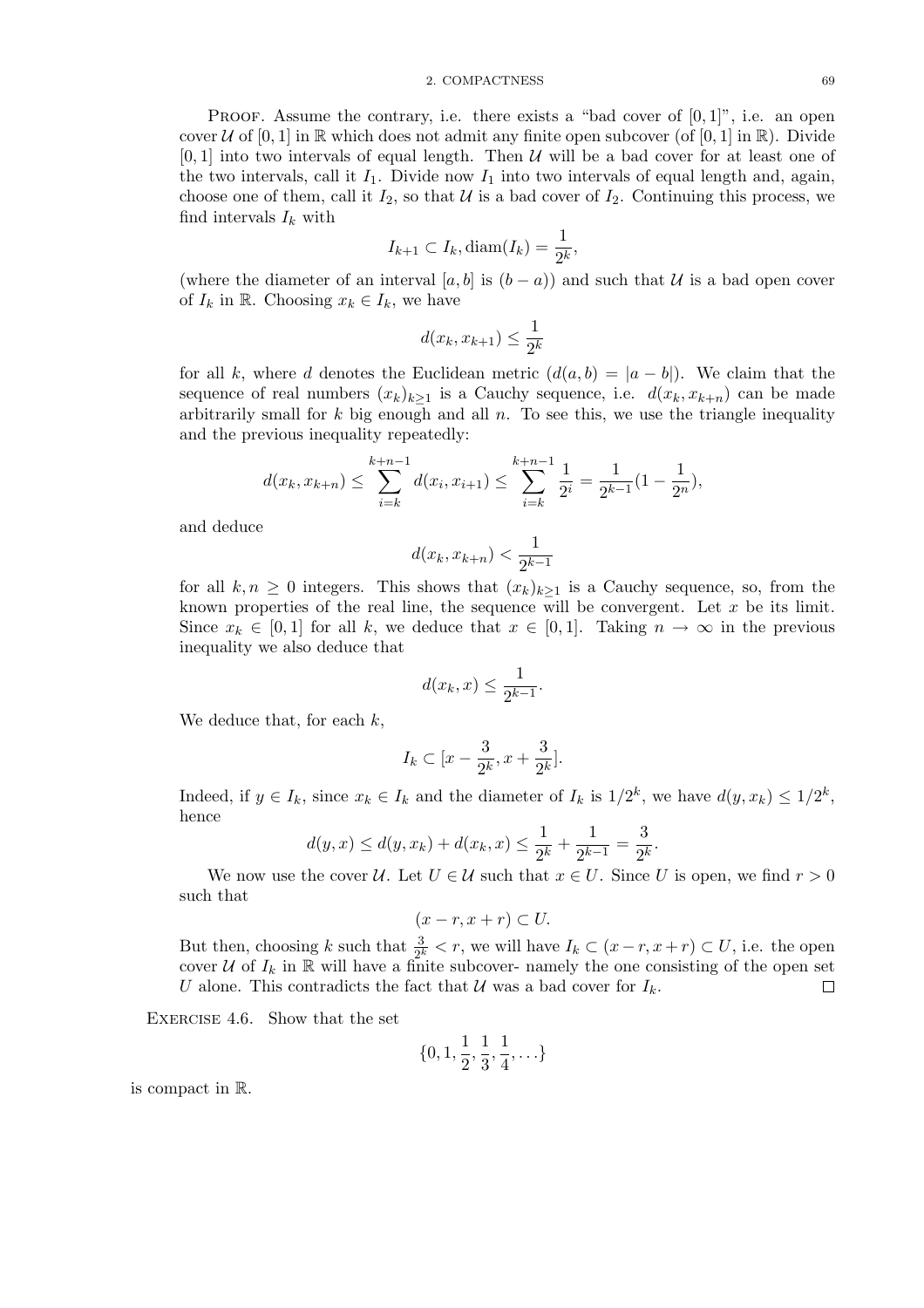2.2. Topological properties of compact spaces. In this section we point out some topological properties of compact spaces.

The first one says that "closed inside compact is compact".

PROPOSITION 4.17. If  $(X, \mathcal{T})$  is a compact space, then any closed subset  $A \subset X$  is compact.

The second one says that "compact inside Hausdorff is closed".

THEOREM 4.18. In a Hausdorff space  $(X, \mathcal{T})$ , any compact set is closed.

The third one says that "disjoint compacts inside a Hausdorff can be separated".

PROPOSITION 4.19. In a Hausdorff space  $(X, \mathcal{T})$ , any two disjoint compact sets A and B can be separated topologically, i.e. there exist opens  $U, V \subset X$  such that

$$
A \subset U, \ B \subset V, \ U \cap V = \emptyset.
$$

COROLLARY 4.20. Any compact Hausdorff space is normal.

PROOF. (of Proposition 4.17) If U is an open cover of A in X, then adding  $X - A$  to U (which is open since  $A$  is closed), we get an open cover of  $X$ . Extracting a finite subcover (which may or may not contain  $X - A$ ), denoting by  $U_1, \ldots, U_n$  the elements of this finite subcover which are different from  $X - A$ , this will define a finite subcover of the original cover of A in X. П

PROOF. (of Proposition 4.19): We introduce the following notation: given  $Y, Z \subset X$  we write  $Y|Z$  if Y and Z can be separated, i.e. if there exist opens U and V (in X) such that  $Y \subset U, Z \subset V$  and  $U \cap V = \emptyset$ . We claim that, if Z is compact and  $Y | \{z\}$  for all  $z \in Z$ , then  $Y|Z$ .

PROOF. (of the claim) We know that for each  $z \in Z$  we find opens  $U_z$  and  $V_z$  such that  $Y \subset U_z$ ,  $z \in V_z$  and  $U_z \cap V_z = \emptyset$ . Note that  $\{V_z : z \in Z\}$  is an open cover of Z in X: indeed, any  $z \in Z$  belongs at least to one of the opens in the cover (namely  $V_z$ ). By compactness of Z, we find a finite number of points  $z_1, \ldots, z_n \in Z$  such that

$$
Z\subset V_{z_1}\cup\ldots\cup V_{z_n}.
$$

Denoting by  $V$  the last union, and considering

$$
U=U_{z_1}\cap\ldots\cap U_{z_n},
$$

V is an open containing Z, U is an open containing Y. Moreover,  $U \cap V = \emptyset$ : indeed, if x is in the intersection, since  $x \in V$  we find k such that  $x \in V_{z_k}$ ; but  $x \in U$  hence  $x \in U_z$ , which is impossible since  $U_{z_k} \cap V_{z_k} = \emptyset$ . In conclusion, U and V show that Y and Z can be separated.  $\Box$ 

Back to the proof of the proposition, let  $a \in A$  arbitrary. Now, since X is Hausdorff, we have  ${a}$ | ${b}$  for all  $b \in B$ . Since B is compact, the claim above implies that  ${a}$ | $B$ , or, equivalently,  $B(\lbrace a \rbrace$ . This holds for all  $a \in A$ , hence using again the claim (and the fact that A is compact) we deduce that  $A|B$ .  $\Box$ 

PROOF. (of Theorem 4.18) For Theorem 4.18, assume that  $A \subset X$  is compact, and we prove that  $\overline{A} \subset A$ : if  $x \in \overline{A}$ , then, for any neighborhood U of x,  $U \cap A \neq \emptyset$ , and this shows that x cannot be separated from A; using the proposition, we conclude that  $x \in A$ . П

EXERCISE 4.7. Deduce that a subset  $A \subset \mathbb{R}$  is compact if and only if it is closed and bounded. What is missing to prove the same for subsets of  $\mathbb{R}^n$ ?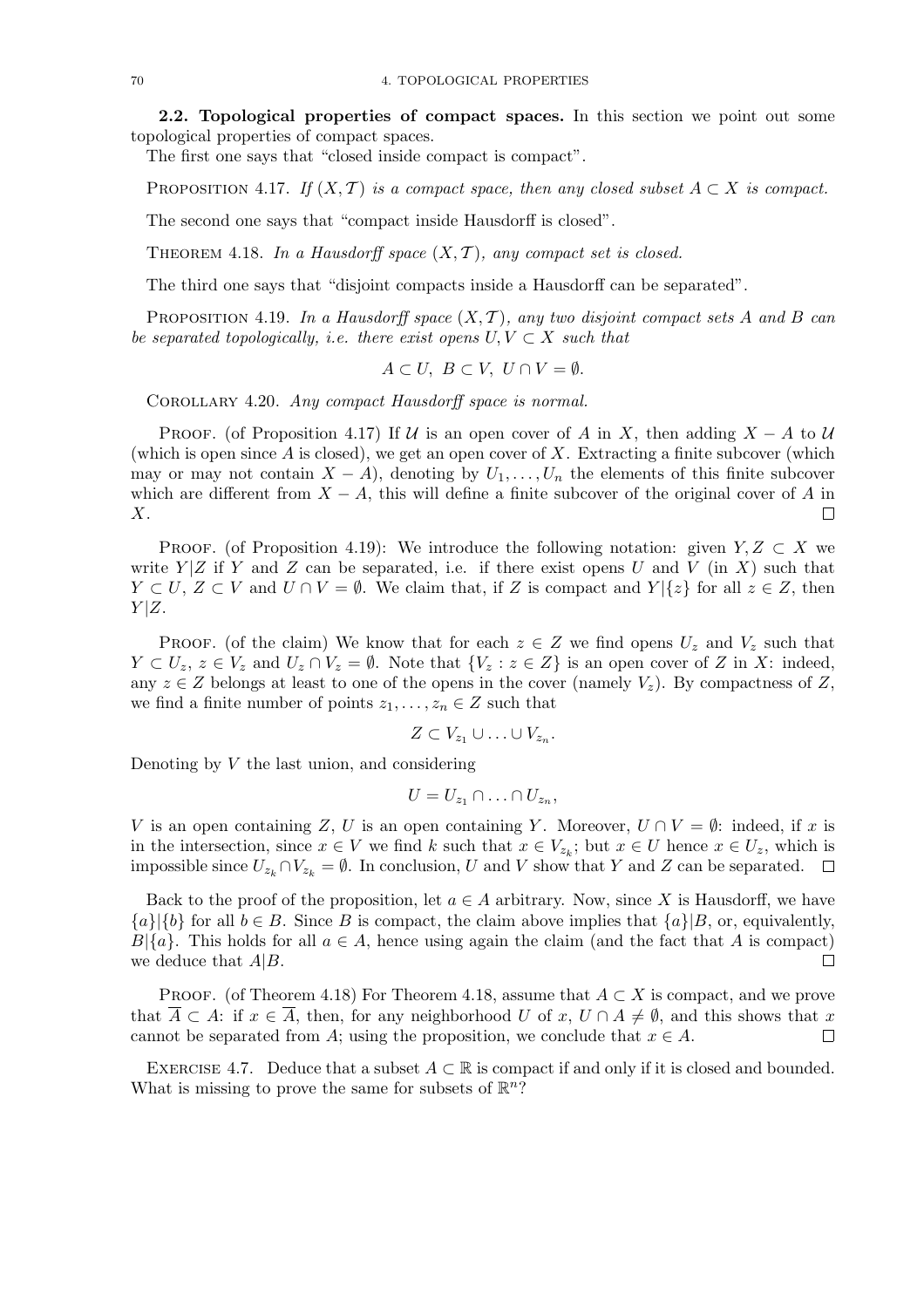2.3. Compactness of products, and compactness in  $\mathbb{R}^n$ . Next, we are interested in the compactness of the product of two compact spaces. We will use the following:

LEMMA 4.21. (the Tube Lemma) Let X and Y be two topological spaces,  $x_0 \in X$ , and let  $U \subset X \times Y$  be an open (in the product topology) such that

$$
\{x_0\} \times Y \subset U.
$$

If Y is compact, then there exists  $W \subset X$  open containing  $x_0$  such that

 $W \times Y \subset U$ .

PROOF. Due to the definition of the product topology, for each  $y \in Y$ , since  $(x_0, y) \in U$ , there exist opens  $W_y \subset X$ ,  $V_y \subset Y$  such that

$$
W_y \times V_y \subset U.
$$

Now,  $\{V_y : y \in Y\}$  will be an open cover of Y, hence we find  $y_1, \ldots, y_n \in Y$  such that

$$
Y=V_{y_1}\cup\ldots\cup V_{y_n}.
$$

Choose  $W = W_{y_1} \cap \ldots \cap W_{y_n}$ , which is an open containing  $x_0$ , as a finite intersection of such. To check  $W \times Y \subset U$ , let  $(x, y) \in W \times Y$ . Since the  $V_{y_i}$ 's cover Y, we find i s.t.  $y \in V_{y_i}$ . But  $x \in W$ implies  $x \in W_{y_i}$ , hence  $(x, y) \in W_{y_i} \times V_{y_i}$ . But  $W_z \times V_z \subset U$  for all  $z \in Y$ , hence  $(x, y) \in U$ .

THEOREM 4.22. If X and Y are compact spaces, then  $X \times Y$  is compact.

PROOF. Let  $\mathcal U$  be an open cover of  $X \times Y$ . For each  $x \in X$ ,

 ${x} \times Y \subset X \times Y$ 

is compact (why?), hence we find a  $\mathcal{U}_x \subset \mathcal{U}$  finite such that

$$
(2.1) \t\t \{x\} \times Y \subset \bigcup_{U \in \mathcal{U}_x} U.
$$

Using the previous lemma, we find  $W_x$  open containing x such that

$$
(2.2) \t W_x \times Y \subset \bigcup_{U \in \mathcal{U}_x} U.
$$

Now,  $\{W_x : x \in X\}$  is an open cover of X, hence we find a finite subcover

$$
X = W_{x_1} \cup \ldots \cup W_{x_p}.
$$

Then

$$
\mathcal{V} = \mathcal{U}_{x_1} \cup \ldots \cup \mathcal{U}_{x_p}
$$

is finite union of finite collections, hence finite. Moreover,  $V$  still covers  $X \times Y$ : given  $(x, y)$ arbitrary, using (2.2), we find i such that  $x \in W_{x_i}$ . Hence  $(x, y) \in W_{x_i} \times Y$ , and using (2.1) we find  $U \in \mathcal{U}_{x_i}$  such that  $(x, y) \in U$ . Hence we found  $U \in \mathcal{V}$  such that  $(x, y) \in U$ ,  $\Box$ 

COROLLARY 4.23. A subset  $A \subset \mathbb{R}^n$  is compact if and only if it is closed and bounded.

PROOF. The direct implication was already mentioned in Example 4.16 (and that  $A$  is closed follows also from Theorem 4.18). For the converse, since A is bounded, we find  $R, r \in \mathbb{R}$  such that  $A \subset [r, R]^n$ . The intervals  $[r, R]$  are homeomorphic to [0, 1], hence compact. The previous theorem implies that  $[r, R]^n$ , hence A must be compact as closed inside a compact.  $\Box$ 

EXAMPLE 4.24. In particular, spaces like the spheres  $S<sup>n</sup>$ , the closed disks  $D<sup>n</sup>$ , the Moebius band, the torus, etc, are compact.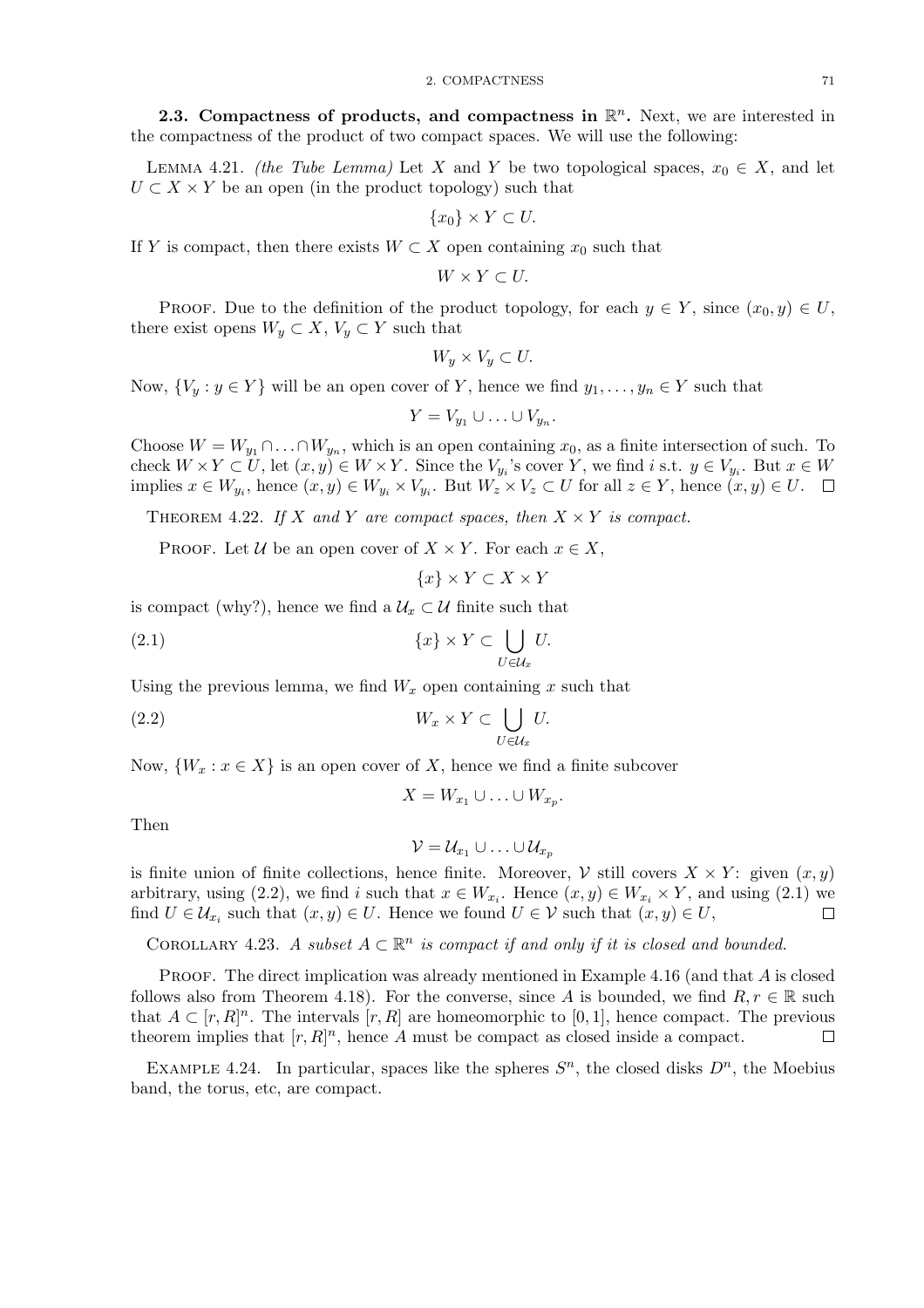#### 2.4. Compactness and continuous functions.

THEOREM 4.25. If  $f: X \to Y$  is a continuous function and  $A \subset X$  is compact, then  $f(A) \subset Y$ is compact.

PROOF. If U is an open cover of  $f(A)$  in Y, then  $f^{-1}(\mathcal{U}) := \{f^{-1}(U) : U \in \mathcal{U}\}\$ is an open cover of A in X, hence it has a finite subcover  $\{f^{-1}(U_i): 1 \leq i \leq n\}$  with  $U_i \in \mathcal{U}$ . But then  ${U_i}$  will be a finite subcover of U.

Finally, we can state the property of compact spaces that we referred to several times when having to prove that certain continuous injections are homeomorphisms.

THEOREM 4.26. If  $f : X \to Y$  is continuous and bijective, and if X is compact and Y is Hausdorff, then f is a homeomorphism.

PROOF. We have to show that the inverse q of f is continuous. For this we show that if  $U$  is open in X then the pre-image  $g^{-1}(U)$  is open in Y. Since the open (or closed) sets are just the complements of closed (respectively open) subsets, and  $g^{-1}(Y-U) = X - g^{-1}(U)$ , we see that the continuity of g is equivalent to: if A is closed in X then the pre-image  $g^{-1}(A)$  is closed in Y. To prove this, let A be a closed subset of X. Since g is the inverse of f, we have  $g^{-1}(A) = f(A)$ , hence we have to show that  $f(A)$  is closed in Y. Since X is compact, Proposition 4.17 implies that A is compact. By the previous theorem,  $f(A)$  must be compact. Since Y is Hausdorff, Theorem 4.18 implies that  $f(A)$  is closed in Y.  $\Box$ 

COROLLARY 4.27. If  $f: X \to Y$  is a continuous injection of a compact space into a Hausdorff one, then f is an embedding.

Example 4.28. Here is an example which shows the use of compactness. We will show that there is no injective continuous map  $f: S^1 \to \mathbb{R}$ .

**PROOF.** Assume there is such a map. Since  $S^1$  is connected and compact, its image is a closed interval  $[m, M]$ ; f becomes a continuous bijection  $f : S^1 \to [m, M]$ , hence a homeomorphism (cf. the previous theorem). Then use the "removing a point trick".  $\Box$ 

EXAMPLE 4.29. *(back to the torus, Moebius band, etc)* In the previous chapter we produced several continuous injective maps without being able to give a simple proof of the fact that they are embeddings: when embedding the abstract torus into  $\mathbb{R}^n$  (Example 3.5 in subsection 2), when realizing  $S^1$  as  $\mathbb{R}/\mathbb{Z}$  (Example 3.7), or in our examples of cones and suspensions discussed in Example 3.15 (all the references are to the previous chapter). In all these cases, the previous theorem and its corollary immediately complete the proofs.

For clarity, let's now give a final overview of our discussions on the torus. First, in Chapter 1, Section 6, we introduced the torus intuitively, by gluing the opposite sides of a square. The result was a subspace of  $\mathbb{R}^3$  (or rather a shape). After the definition of topological spaces, we learned that these subspaces of  $\mathbb{R}^3$  are topological spaces on their own- endowed with the induced topology. In the previous chapter, in section 2, we gave a precise meaning to the process of gluing and introduced the abstract torus  $T_{\text{abs}}$ , endowed with the quotient topology. In the same example we also produced one (of the many possible) continuous injections

$$
f: T_{\mathrm{abs}} \to \mathbb{R}^3
$$

whose image was one of the explicit models  $T_{R,r} \subset \mathbb{R}^3$  of the torus, described already in the first chapter. Hence the previous corollary implies that  $f$  defines a homeomorphisms between the abstract  $T_{\text{abs}}$  and the explicit model  $T_{R,r}$ .

Exercise 4.8. Have a similar discussion for the Moebius band, Klein bottle, etc.

EXERCISE 4.9. Prove that the torus is homeomorphic to  $S^1 \times S^1$ .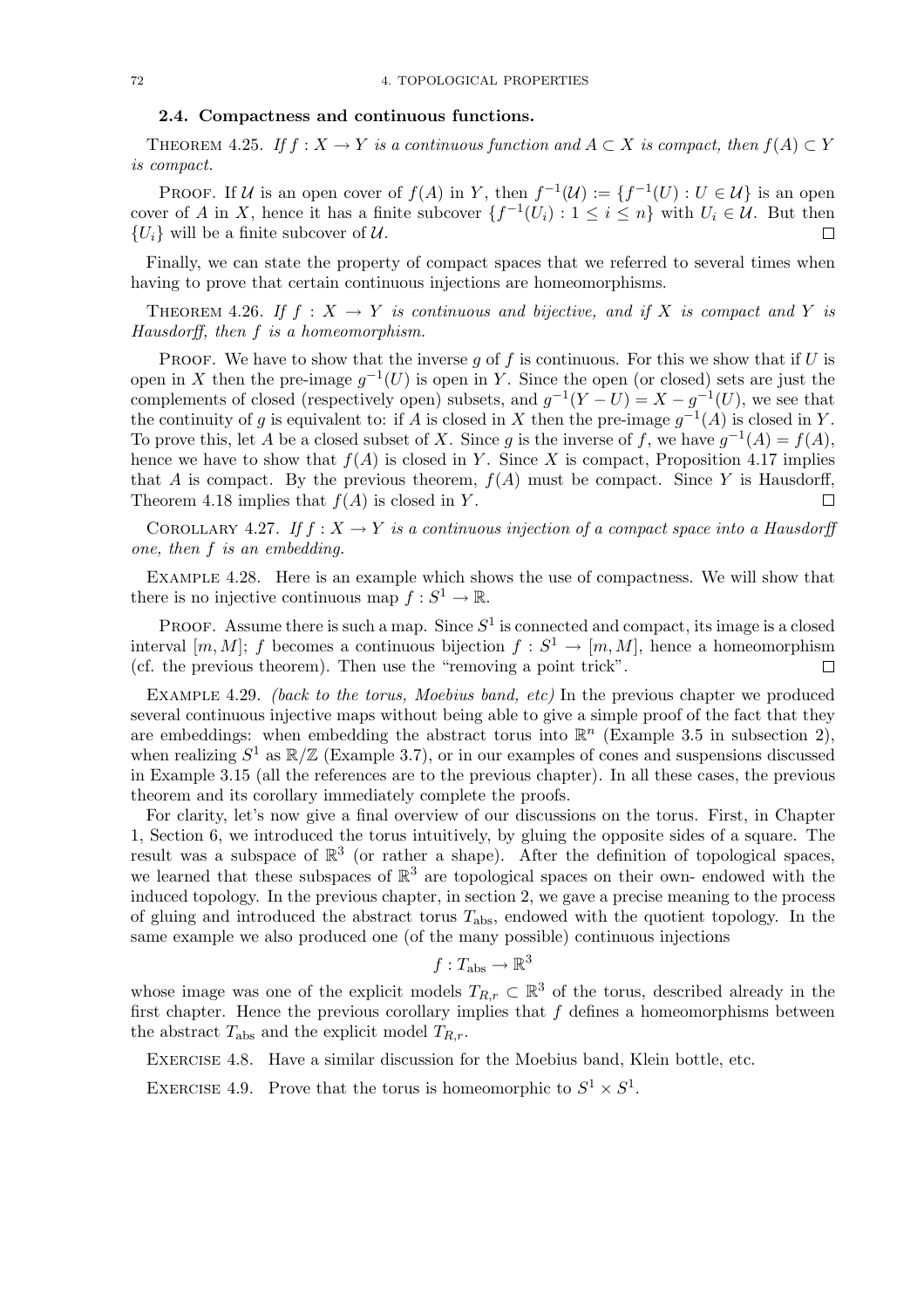## 2.5. Embeddings of compact manifolds.

THEOREM 4.30. Any n-dimensional compact topological manifold can be embedded in  $\mathbb{R}^N$ , for some integer N.

**PROOF.** We use the Euclidean distance in  $\mathbb{R}^n$  and we denote by  $B_r$  and  $\overline{B}_r$  the resulting open and closed balls of radius  $r$  centered at the origin. We choose a function

 $\eta: \mathbb{R}^n \to [0,1]$  such that  $\eta|_{B_1} = 1$ ,  $\eta|_{\mathbb{R}^n - B_2} = 0$ .

For instance, we could choose

$$
\eta(x) = \frac{d(x, \mathbb{R}^n - B_2)}{d(x, \overline{B}_1) + d(x, \mathbb{R}^n - B_2)}.
$$

For a coordinate chart

$$
\chi: U \to \mathbb{R}^n
$$

and any radius  $r > 0$ , we consider:

$$
U(r) := \chi^{-1}(B_r), \quad U[r] = \overline{U(r)} = \chi^{-1}(\overline{B}_r).
$$

Since  $X$  is compact, we find a finite number of coordinate charts

$$
\chi_i: U_i \to \mathbb{R}^n, \quad 1 \leq i \leq k,
$$

such that  $\{U_i(1): 1 \leq i \leq k\}$  cover X. For each i, consider  $\eta \circ \chi_i : U_i \to [0,1]$ ; since it vanishes on  $U_i - U_i(2)$ , extending it to be 0 outside  $U_i$  will give us a continuous map

$$
\eta_i:X\to [0,1].
$$

Similarly, since the product  $\eta_i \cdot \chi_i : U_i \to \mathbb{R}^n$  vanishes on  $U_i - U_i(2)$ , extending it by 0 gives us continuous maps  $\tilde{\chi}_i: X \to \mathbb{R}^n$ .

Finally, we define

$$
f=(\eta_1,\ldots,\eta_k,\tilde{\chi}_1,\ldots,\tilde{\chi}_k):X\to\mathbb{R}^{(1+k)n}.
$$

It is continuous by construction hence, by Theorem 4.26, it suffices to show that  $f$  is injective. Assume that  $f(x) = f(y)$  with  $x, y \in X$ . From the choice of the charts, we find i such that  $x \in U_i(1)$ . Then  $\eta_i(x) = 1$ . But  $f(x) = f(y)$  implies that  $\eta_i(y) = \eta_i(x) = 1$ . On one hand, this implies that  $\eta_i(y) \neq 0$ , hence y must be inside  $U_i$  (even inside  $U_i(2)$ ). But these imply

$$
\tilde{\chi}_i(x) = \eta_i(x)\chi_i(x) = \chi_i(x)
$$

and similarly for y. Finally,  $f(x) = f(y)$  also implies that  $\tilde{\chi}_i(x) = \tilde{\chi}_i(y)$ . Hence x and y are in the domain of  $\chi_i$  and are send by  $\chi_i$  into the same point. Hence  $x = y$ .  $\Box$ 

Corollary 4.31. Any n-dimensional compact topological manifold is metrizable.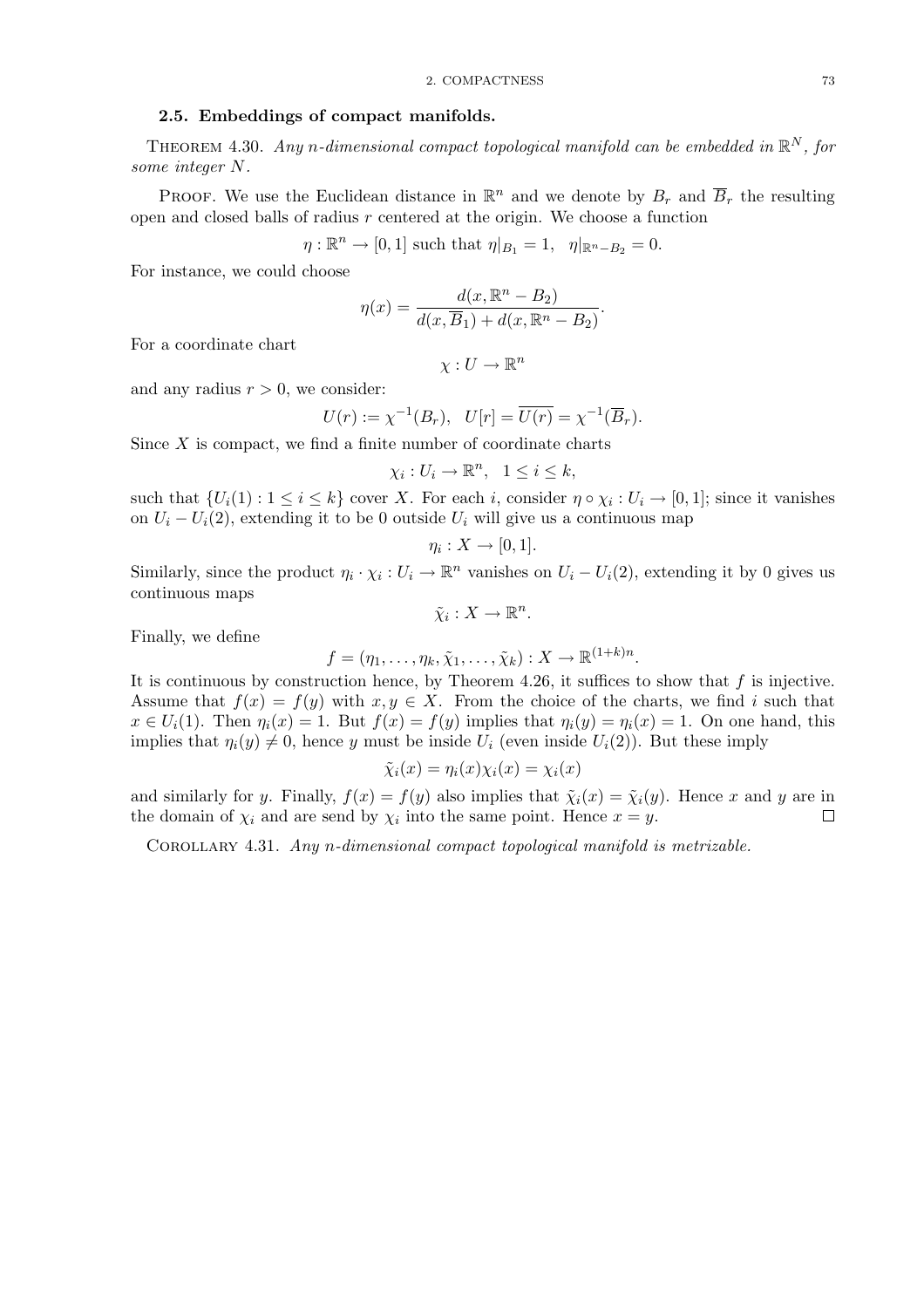2.6. Sequential compactness. When one deals with sequences, one often sees statements of type "we now consider a subsequence with this property". Compactness is related to the existence of convergent subsequences. In general, given a topological space  $(X, \mathcal{T})$ , one says that X is sequentially compact if any sequence  $(x_n)_{n\geq 1}$  of elements of X has a convergent subsequence. Recall that a subsequence of  $(x_n)_{n\geq 1}$  is a sequence  $(y_k)_{k\geq 1}$  of type

$$
y_k = x_{n_k}
$$
, with  $n_1 < n_2 < n_3 < \dots$ 

However, we have already mentioned (and seen in various other cases) that topological properties involving sequences usually require the axiom of first countability.

Theorem 4.32. Any first countable compact space is sequentially compact.

PROOF. Let X be first countable and compact, and assume that  $(x_n)_{n\geq 1}$  is an arbitrary sequence in X. For each integer  $n \geq 1$  we put

$$
U_n=X-\overline{\{x_n,x_{n+1},\ldots\}}.
$$

Note that these define an increasing sequence of open subsets of  $X$ :

$$
U_1 \subset U_2 \subset U_3 \subset \ldots
$$

We now claim that  $\cup_n U_n \neq X$ . If this is not the case,  $\{U_n : n \geq 1\}$  is an open cover of X hence we find a finite set F such that  $\{U_i : i \in F\}$  covers X. Since our cover is increasing, we find that  $U_p = X$  where  $p = \max F$ , and this is clearly impossible. In conclusion,  $\cup_n U_n \neq X$ . Hence there exists  $x \in X$  such that, for all  $n \geq 1$ ,  $x \notin U_n$ . Choose a countable basis of neighborhoods of x

 $V_1, V_2, V_3, \ldots$ 

Since  $x \notin U_1$ , we have  $V \cap \{x_1, x_2, \ldots\} \neq \emptyset$  for all neighborhoods V of x. Choosing  $V = V_1$ , we find  $n_1$  such that

$$
x_{n_1} \in V_1.
$$

Next, we use the fact that  $x \notin U_n$  for  $n = n_1 + 1$ . This means that  $V \cap \{x_n, x_{n+1}, ...\} \neq \emptyset$  for all neighborhoods V of x. Choosing  $V = V_2$ , we find  $n_2 > n_1$  such that

$$
x_{n_2} \in V_2.
$$

We continue this process inductively (e.g. the next step uses  $x \notin U_n$  for  $n = n_1 + n_2 + 1$ ) and we find  $n_1 < n_2 < \ldots$  such that

$$
\in V_k
$$

 $\Box$ 

 $x_{n_k}$ for all  $k \geq 1$ . Then  $(x_{n_k})_{k \geq 1}$  is a subsequence of  $(x_n)_{n \geq 1}$  converging to x.

Corollary 4.33. Any compact metrizable space is sequentially compact.

Actually, as we shall see in the next subsection, for metric spaces compactness is equivalent to sequential compactness.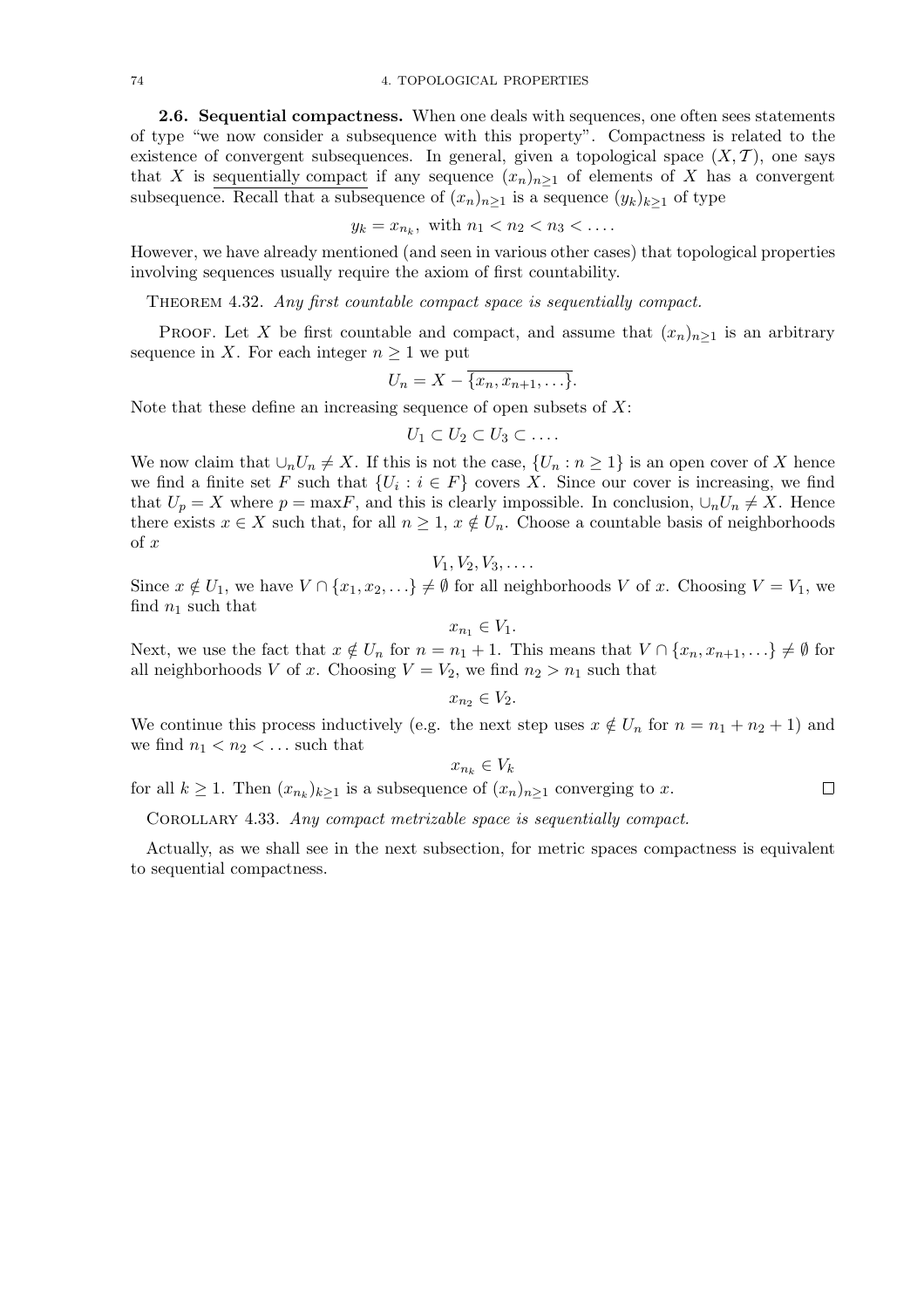#### 3. Local compactness and the one-point compactification

### 3.1. Local compactness.

DEFINITION 4.34. A topological space X is called locally compact if any point of X admits a compact neighborhood.

We will be mainly interested in locally compact spaces which are Hausdorff.

EXERCISE 4.10. Prove that, in a locally compact Hausdorff space X, for each  $x \in X$  the collection of all compact neighborhoods of x is a basis of neighborhoods of  $x$  (i.e. for any open neighborhood U of x, there exists a compact neighborhood N of x such that  $N \subset U$ .

#### Example 4.35.

- 1. Any compact Hausdorff space  $(X, \mathcal{T})$  is locally compact Hausdorff.
- 2.  $\mathbb{R}^n$  is locally compact (use closed balls as compact neighborhoods).
- 3. any open  $U \subset \mathbb{R}^n$  is locally compact (use small enough closed balls). In general, any open subset of a locally compact Hausdorff space is locally compact (use the previous exercise).
- 4. any closed  $A \subset \mathbb{R}^n$  is locally compact. Indeed, for any  $a \in A$ ,  $B[a, 1] \cap A$  is a neighborhood of a (in A) which is compact (use again that closed inside compact is compact). Similarly, a closed subset of a locally compact Hausdorff space is locally compact.
- 5. the interval  $(0, 1]$  is locally compact (combine the arguments from  $(2)$  and  $(3)$ ).
- 6.  $\mathbb{Q}$  is not locally compact. To show this, assume that 0 has a compact neighborhood N. Then  $(-\epsilon, \epsilon) \cap \mathbb{Q} \subset N$ , for some  $\epsilon > 0$ . Passing to closures in R we find  $[-\epsilon, \epsilon] \subset \overline{N} = N$ , where we used that N is compact (hence closed). This contradicts  $N \subset \mathbb{Q}$ .

Locally compact Hausdorff spaces which are 2nd countable deserve special attention: they include topological manifolds and, as we shall see later on, they are easier to handle. The most basic property (to be used several times) is that they can be "exhausted" by compact spaces.

DEFINITION 4.36. Let  $(X, \mathcal{T})$  be a topological space. An exhaustion of X is a family  $\{K_n :$  $n \in \mathbb{Z}_+$  of compact subsets of X such that  $X = \bigcup_n K_n$  and  $K_n \subset \overset{\circ}{K}_{n+1}$  for all n.

Theorem 4.37. Any locally compact, Hausdorff, 2nd countable space admits an exhaustion.

PROOF. Let B be a countable basis and consider  $\mathcal{V} = \{B \in \mathcal{B} : \overline{B} -$ compact}. Then V is a basis: for any open U and  $x \in X$  we choose a compact neighborhood N inside U; since B is a basis, we find  $B \in \mathcal{B}$  s.t.  $x \in B \subset N$ ; this implies  $\overline{B} \subset N$  and then  $\overline{B}$  must be compact; hence we found  $B \in V$  s.t.  $x \in B \subset U$ . In conclusion, we may assume that we have a basis  $\mathcal{V} = \{V_n : n \in \mathbb{Z}_+\}$  where  $\overline{V}_n$  is compact for each n. We define the exhaustion  $\{K_n\}$  inductively, as follows. We put  $K_1 = \overline{V}_1$ . Since V covers the compact  $K_1$ , we find  $i_1$  such that

$$
K_1 \subset V_1 \cup V_2 \cup \ldots \cup V_{i_1}.
$$

Denoting by  $D_1$  the right hand side of the inclusion above, we put

$$
K_2 = \overline{D}_1 = \overline{V}_1 \cup \overline{V}_2 \cup \ldots \cup \overline{V}_{i_1}.
$$

This is compact because it is a finite union of compacts. Since  $D_1 \subset K_2$  and  $D_1$  is open, we must have  $D_1 \subset \overset{\circ}{K}_2$ ; since  $K_1 \subset D_1$ , we have  $K_1 \subset \overset{\circ}{K}_2$ . Next, we choose  $i_2 > i_1$  such that

$$
K_2 \subset V_1 \cup V_2 \cup \ldots \cup V_{i_2},
$$

we denote by  $D_2$  the right hand side of this inclusion, and we put

$$
K_3=\overline{D}_2=\overline{V}_1\cup\overline{V}_2\cup\ldots\cup\overline{V}_{i_2}.
$$

As before,  $K_3$  is compact, its interior contains  $D_2$ , hence also  $K_2$ . Continuing this process, we construct the family  $K_n$ , which clearly covers X.  $\Box$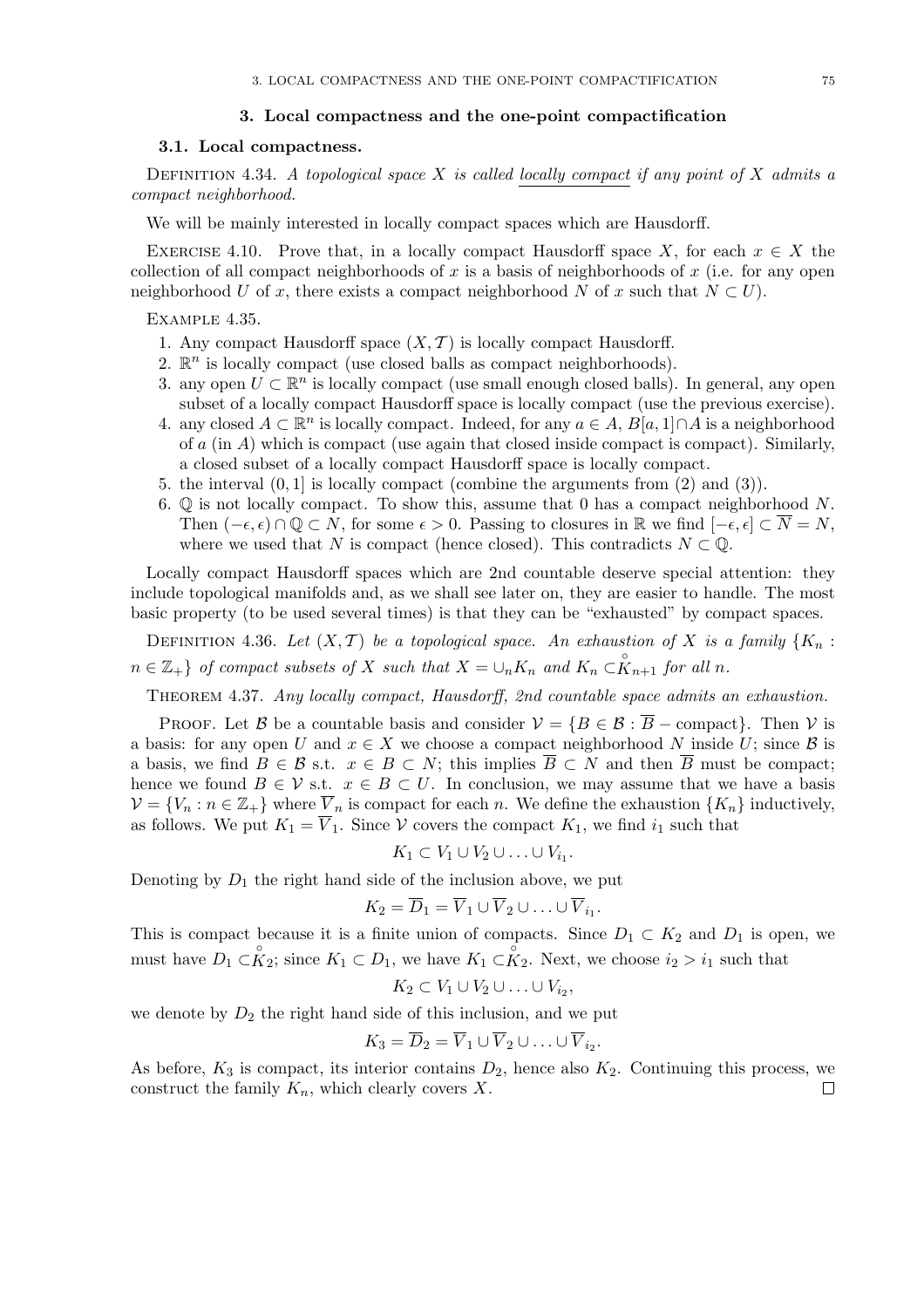3.2. The one-point compactification. Intuitively, the idea of the one-point compactification of a space is to "add a point at infinity" to achieve compactness.

DEFINITION 4.38. Let  $(X, \mathcal{T})$  be a topological space. A one-point compactification of X is a compact Hausdorff space  $(\tilde{X}, \tilde{T})$  together with an embedding  $i : X \to \tilde{X}$ , with the property that  $\tilde{X}$  – X consists of one point only.

From the remarks above it follows that, if X admits a one-point compactification, then it must be locally compact and Hausdorff. Conversely, we have:

THEOREM 4.39. If  $X$  is a locally compact Hausdorff space, then

- 1. It admits a one-point compactification  $X^+$ .
- 2. Any two one-point compactifications of X are homeomorphic.

Moreover, if X is 2nd countable, then so is  $X^+$ .

Example 4.40.

- 1. If  $X = (0, 1]$ , then  $X^+$  is (homeomorphic to) [0, 1]. Indeed,  $\tilde{X} = [0, 1]$  is compact, and the inclusion  $i:(0,1] \rightarrow [0,1]$  satisfies the properties from the previous proposition.
- 2. If  $X = (0, 1)$ , then  $X^+$  is (homeomorphic to) the circle  $S^1$ . Indeed,  $i : (0, 1) \rightarrow S^1$  as in Figure 3 (e.g.  $i(t) = (cos(2\pi t), sin(2\pi t))$  has the properties from the previous proposition.



Figure 3.

3. If  $X = [-1, 0) \cup (1, 2) \subset \mathbb{R}, X^+$  is shown in Figure 4.



### Figure 4.

4. If  $X = \stackrel{\circ}{D}$ n the one-point compactification is  $S<sup>n</sup>$ .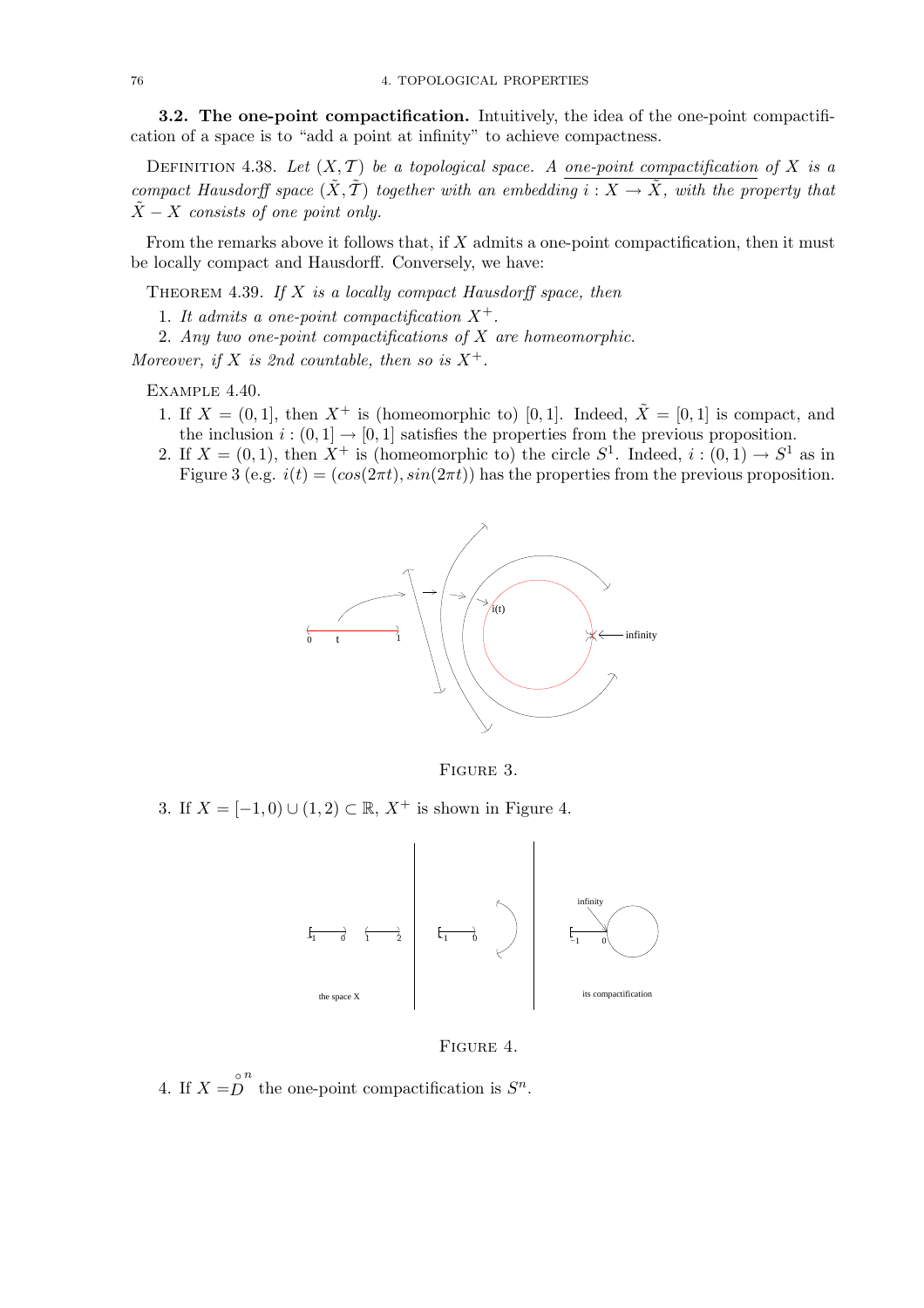PROOF. (of Theorem 4.39) For the existence, choose a symbol  $\infty \notin X$  and consider

$$
X^+ = X \cup \{\infty\}.
$$

Since  $X \subset X^+$ , any subset of X is a subset of  $X^+$ . We consider the family of subsets of  $X^+$ :

 $T^+ = T \cup T(\infty)$ , where  $T(\infty) = \{X^+ - K : K \subset X, K - \text{compact}\}.$ 

We claim that  $\mathcal{T}^+$  is a topology on  $X^+$ . First, we show that  $U \cap V \in \mathcal{T}^+$  whenever  $U, V \in \mathcal{T}^+$ . We have three cases. If  $U, V \in \mathcal{T}$ , we know that  $U \cap V \in \mathcal{T}$ . If U and V are both in  $\mathcal{T}(\infty)$ , then so is their intersection because union of two compacts is compact (show this!). Finally, if  $U \in \mathcal{T}$ and  $V = X^+ - K \in \mathcal{T}(\infty)$ , then  $U \cap V = U \cap (X - K)$  is open in X because V and  $X - K$  are. Next, we show that arbitrary union of sets from  $\mathcal{T}^+$  is in  $\mathcal{T}^+$ . This property holds for  $\mathcal{T}$ , and also for  $\mathcal{T}(\infty)$  since intersection of compacts is compact (why?). Hence it suffices to show that  $U \cup V \in \mathcal{T}^+$  whenever  $U \in \mathcal{T}, V \in \mathcal{T}(\infty)$ . Writing  $V = X^+ - K$  with  $K \subset X$  compact, we have

$$
U \cup V = X^+ - K',
$$

where  $K' = K \cap (X - U)$ . Since  $K - K' = K \cap U$ ,  $K - K'$  is open in K, i.e. K' is closed in the compact K, hence K' is compact (Proposition 4.17 again!). Hence  $U \cup V \in \mathcal{T}^+$ .

We show that  $(X^+, \mathcal{T}^+)$  is compact. Let U be an open cover of  $X^+$ . Choose  $U = X^+ - K \in \mathcal{U}$ containing  $\infty$  and let  $\mathcal{U}' = \{V \cap X : V \in \mathcal{U}, V \neq U\}$ . Then  $\mathcal{U}'$  is an open cover of the compact K in  $X^+$ . Choosing  $\mathcal{V} \subset \mathcal{U}'$  finite which covers  $K, \mathcal{V} \cup \{U\} \subset \mathcal{U}$  is finite and covers  $X^+$ .

Next, we show that  $X^+$  is Hausdorff. So, let  $x, y \in X^+$  distinct, and we are looking for  $U, V \in \mathcal{T}^+$  such that  $U \cap V = \emptyset$ ,  $x \in U, y \in V$ . When  $x, y \in X$ , just use the Hausdorffness of X. So, let's assume  $y = \infty$ . Then choose a compact neighborhood K of x and we consider  $U \subset X$ open such that  $x \in U \subset K$ . Then  $x \in U$ ,  $\infty \in X - K$  and  $U \cap (X^+ - K) = \emptyset$ .

Next, we show that the inclusion  $i: X \to X^+$  is an embedding, i.e. that  $\mathcal{T}^+|_X = \mathcal{T}$ . Now,

$$
\mathcal{T}^+|_X = \mathcal{T} \cup \{ U \cap X : U \in \mathcal{T}(\infty) \}
$$

(just apply the definition!), and just remark that, for  $U = X^+ - K \in \mathcal{T}(\infty)$ ,  $U \cap X = X - K \in \mathcal{T}$ .

This concludes the proof of 1. For 2, let  $\tilde{X}$  be another one-point compactification and we prove that it is homeomorphic to X. Choose  $y_\infty \in \tilde{X}$  such that  $\tilde{X} = i(X) \cup \{y_\infty\}$  and define

$$
f: \tilde{X} \to X^+, f(y) = \begin{cases} x & \text{if } y = i(x) \in i(X) \\ \infty & \text{if } y = y_{\infty} \end{cases}
$$

Since f is bijective,  $\tilde{X}$  is compact and  $X^+$  is Hausdorff, it suffices to show that f is continuous (Theorem 4.26). Let  $U \in \mathcal{T}^+$ ; we prove  $f^{-1}(U) \in \tilde{\mathcal{T}}$ . If  $U \in \mathcal{T}$ , then  $f^{-1}(U) \subset i(X)$  and then

$$
f^{-1}(U) = \{ y = i(x) : f(y) \in U \} = \{ i(x) : x \in U \} = i(U)
$$

is open in  $i(X)$  since i is an embedding. But, since  $\tilde{X}$  is Hausdorff,  $i(X) = \tilde{X} - \{y_{\infty}\}\$ is open in  $\tilde{X}$ , hence so is  $f^{-1}(U)$ . The other case is when  $U = X^+ - K$  with  $K \subset X$  compact. Then

$$
f^{-1}(U) = f^{-1}(y_{\infty}) \cup f^{-1}(X - K) = \{\infty\} \cup (i(X) - i(K)) = X^+ - i(K)
$$

is again open in  $X^+$  ( $i(K)$ ) is compact as the image of a compact by a continuous function).

Finally, we prove the last part of the theorem. Let  $\{K_n : n \in \mathbb{Z}_+\}$  be an exhaustion of X, B a countable basis of X and we claim that the following is a basis of  $X^+$ :

$$
\mathcal{B}^+ := \mathcal{B} \cup \mathcal{B}(\infty), \text{ where } \mathcal{B}(\infty) = \{X^+ - K_n : n \in \mathbb{Z}_+\}.
$$

To show: for any  $U \in \mathcal{T}^+$  and any  $x \in U$ , there exists  $B \in \mathcal{B}^+$  such that  $x \in B \subset U$ . If  $U \in \mathcal{T}$ , just use that B is a basis. Similarly, if  $U = X^+ - K \in \mathcal{T}(\infty)$ , the interesting case is when  $x = \infty$ . Then we look for  $B = X - K_n$  such that  $B \subset U$  (i.e.  $K \subset K_n$ ). But  $\{K_n\}$  is an open cover of X, hence also of K; since K is compact and  $K_n \subset K_{n+1}$ , we find n such that  $K \subset \overset{\circ}{K}_n$ .  $\Box$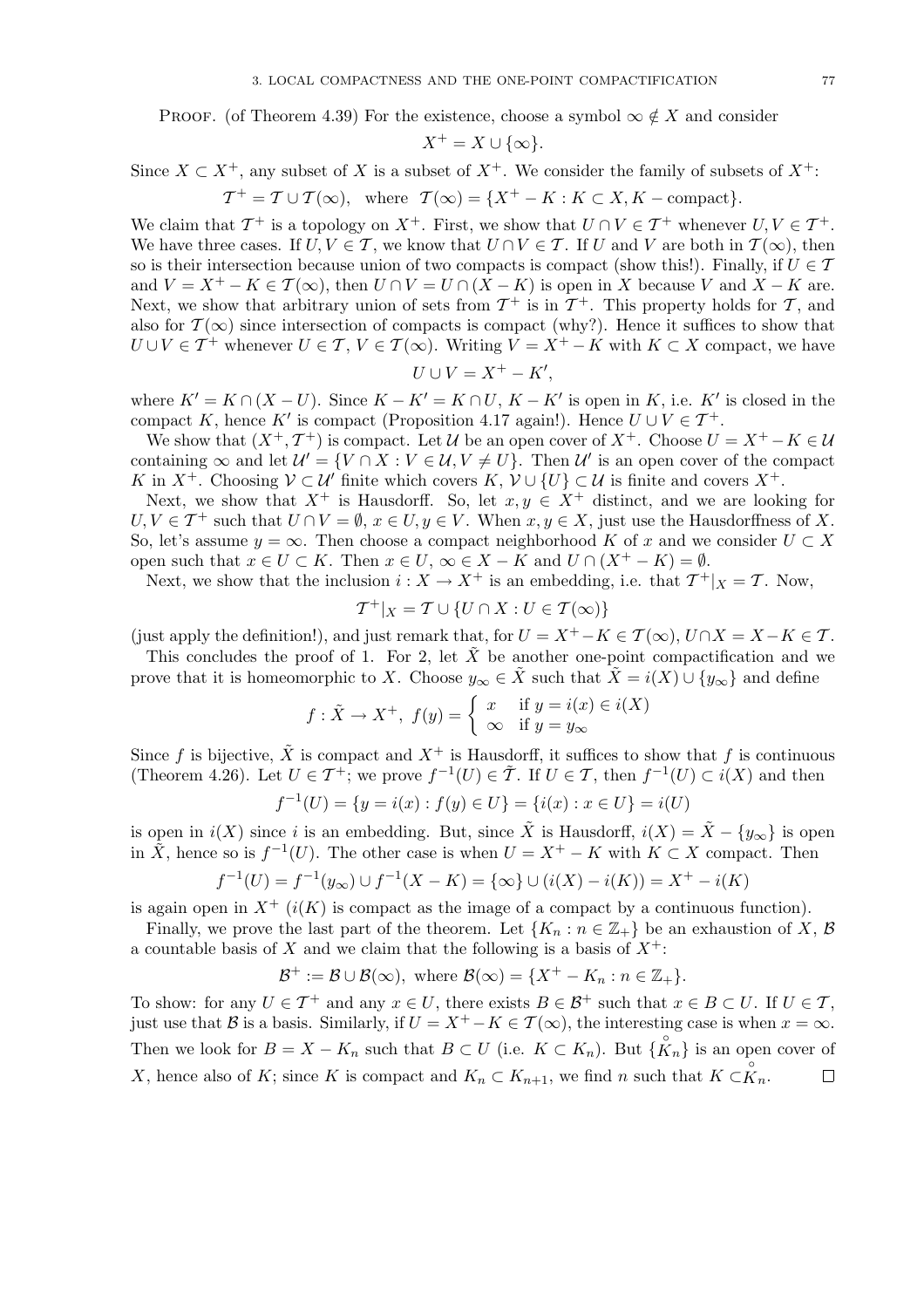#### 4. More exercises

## 4.1. Connectedness.

EXERCISE 4.11. In Exercise 1.4 you showed that four of the spaces in the picture are homeomorphic to each other, but they did not seem to be homeomorphic to the fifth one. You now have the tool to prove the last assertion (so do it!).

Exercise 4.12. Prove that the following spaces are not homeomorphic:

1.  $S^1$  and  $[0, 1)$ .

2.  $[0, 1)$  and  $\mathbb{R}$ .

3.  $S^1$  and  $S^2$ .

4.  $S<sup>1</sup>$  and a bouquet of two circles (the space from Figure 5).

EXERCISE 4.13. Show that there exists a real number  $r \in (2,3)$  such that

$$
r^7 - 2r^4 - r^2 - 2r = 2011.
$$

EXERCISE 4.14. Show that any continuous fuction  $f : [0, 1] \rightarrow [0, 1]$  admits at least one fixed point (i.e. there exists  $t \in [0, 1]$  such that  $f(t) = t$ ).

(Hint:  $g(t) = f(t) - t$  positive or negative?)

Exercise 4.15. Assuming that the temperature on the surface of the earth is a continuous function, prove that, at any moment in time, on any great circle of the earth, there are two antipodal points with the same temperature.

EXERCISE 4.16. Assuming that you know that  $S^1 \times (0,1)$  is not homeomorphic to  $\mathbb{R}^2$ , show that the sphere  $S^2$  is not homeomorphic to the space obtained from  $S^2$  by gluing two antipodal points.

EXERCISE 4.17. Is  $(\mathbb{R}, \mathcal{T}_l)$  from Exercise 2.19 connected? But  $[0, 1)$  with the induced topology? But (0, 1]?

EXERCISE 4.18. Recall that by a circle we mean any topological space which is homeomorphic to  $S^1$ , and by a circle embedded in a topological space X we mean any subset  $A \subset X$  which, when endowed with the induced topology, is a circle. Similarly, by a bouquet of two circles we mean any space which is homeomorphic to the space drawn in Figure 5, and we talk about embedded bouquets of circles. Let T be a a torus.



Figure 5.

- 1. Describe a circle C embedded in T such that the complement of  $T C$  is connected.
- 2. Describe a bouquet of two circle B embedded in T such that  $T B$  is connected.

EXERCISE 4.19. Show that the group  $GL_n(\mathbb{R})$  of  $n \times n$  invertible matrices with real coefficients (see Exercise 2.33) is not connected.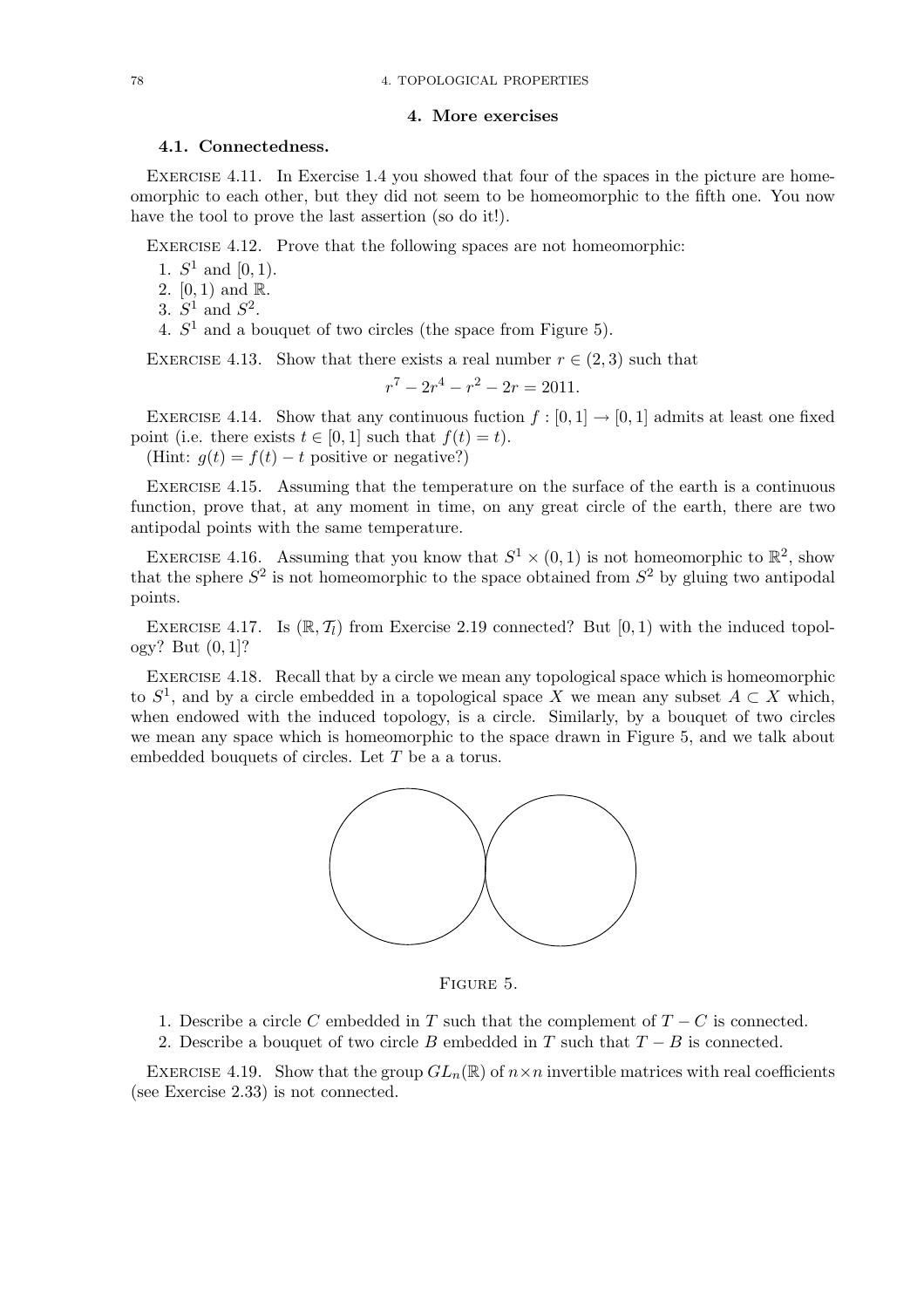EXERCISE 4.20. Show that any two of the three spaces drawn in Figure 6 are not homeomorphic.



Figure 6.

EXERCISE 4.21. Prove that if  $X \subset \mathbb{R}^n$  is connected then its closure is also connected but its interior may fail to be connected.

EXERCISE 4.22. Show that the cone of any space is connected.

EXERCISE 4.23. For a topological space  $(X, \mathcal{T})$ , show that the following are equivalent:

- $(1)$  X is connected.
- (2)  $\emptyset$  and X are the only subsets of X which are both open and closed.
- (3) the only continuous functions  $f: X \to \{0,1\}$  are the constant ones (where  $\{0,1\}$  is endowed with the discrete topology).

EXERCISE 4.24. Prove that if  $X$  and  $Y$  are homeomorphic, then they have the same number of connected components.

#### 4.2. Compactness.

EXERCISE 4.25. Assume that X is a topological space and  $(x_n)_{n>1}$  is a sequence in X, convergent to  $x \in X$ . Show that

$$
A = \{x, x_1, x_2, x_3, \ldots\}
$$

is compact.

EXERCISE 4.26. Let  $\mathcal{T}_l$  be the topology from Exercise 2.19. With the topology induced from  $(\mathbb{R}, \mathcal{T}_l)$  is  $[0, 1)$  compact? But  $[0, 1]$ ?

EXERCISE 4.27. Let  $(X, \mathcal{T})$  be a Hausdorff space,  $A, B \subset X$ . If A and B are compact, show that  $A \cap B$  is compact. Is the Hausdorffness assumption on X essential?

EXERCISE 4.28. Let X be a topological space and  $A, B \subset X$ . If A and B are compact, show that  $A \cup B$  is compact.

EXERCISE 4.29. Given a set X, when is  $(X, \mathcal{T}_{cf})$  compact?

EXERCISE 4.30. Show that the sequence  $x_n = 2011^{\sin(5n)}$  (in R with the Euclidean topology) has a convergent subsequence.

EXERCISE 4.31. Recall that the graph of a function  $f : \mathbb{R} \to \mathbb{R}$  is

$$
Gr(f) = \{(x, f(x)) : x \in \mathbb{R}\} \subset \mathbb{R}^2.
$$

If f is bounded, show that f is continuous if and only if  $Gr(f)$  is closed in  $\mathbb{R}^2$ . What if f is not bounded.

(hint: for the first part, use sequences; for the last part:  $1/x$ ).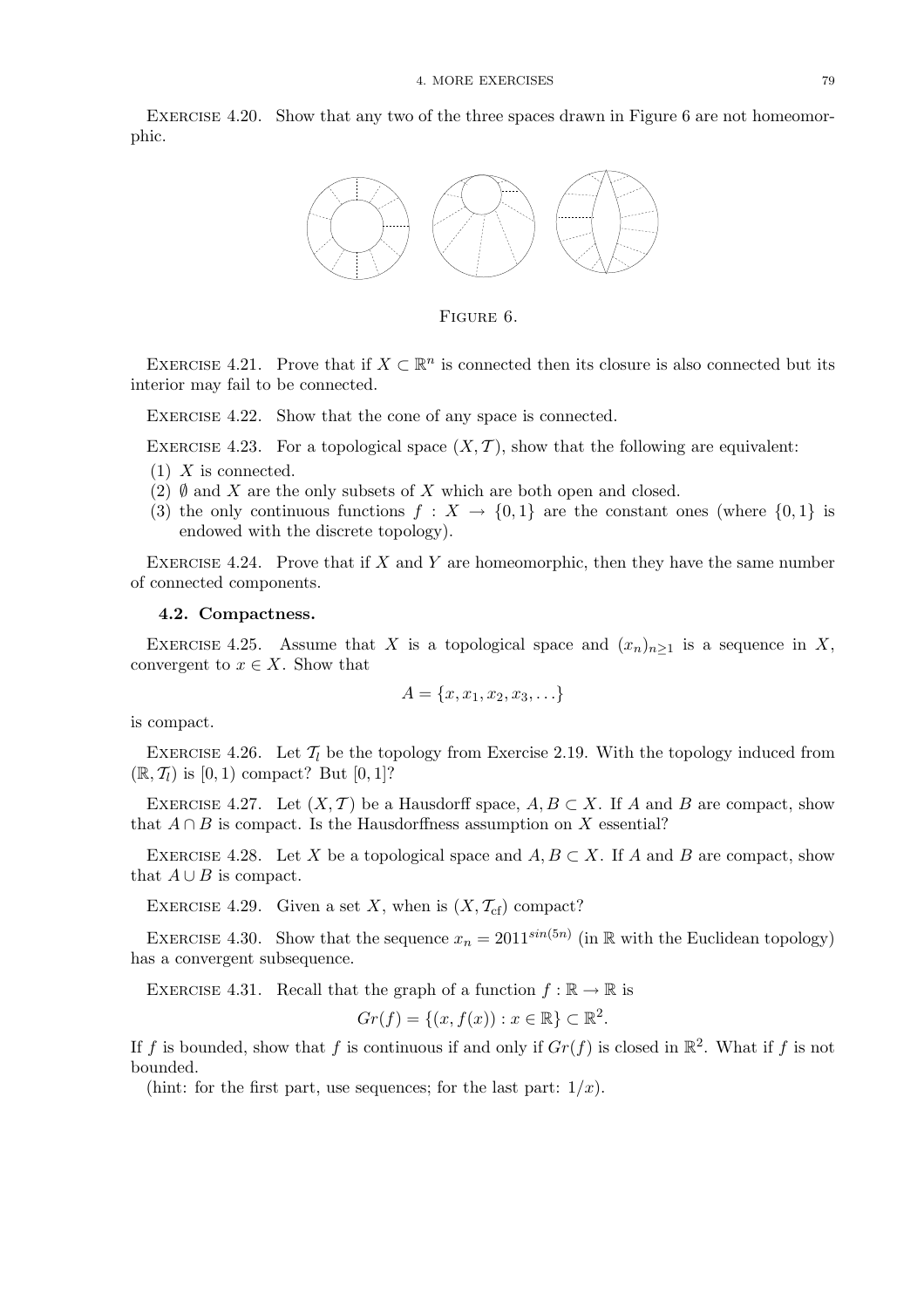EXERCISE 4.32. Find a topological space  $(X, \mathcal{T})$  which is compact but is not Hausdorff. In the example that you found, exhibit a compact set  $A \subset X$  such that A is not closed.

EXERCISE 4.33. Find an example which shows that the Tube Lemma fails if  $Y$  is not compact.

EXERCISE 4.34. Let  $(X, \mathcal{T})$  be a second countable topological space. Show that X is compact if and only if for any decreasing sequence of nonempty closed subsets

$$
\ldots \subset F_3 \subset F_2 \subset F_1 \subset X,
$$

one has  $\bigcap_{n=1}^{\infty} F_n \neq \emptyset$ .

(Hint: restate the property in terms of opens; then try to use Exercise 2.63).

EXERCISE 4.35. If X is a Hausdorff space, and  $A \subset X$  is compact, show that the quotient  $X/A$  (obtained from X by collapsing A to a point) is Hausdorff.

EXERCISE 4.36. Show that  $\mathbb{P}^2$  can be embedded in  $\mathbb{R}^4$  (see Exercise 1.22 in the first chapter). Then do again Exercise 3.3 from Chapter 3.

EXERCISE 4.37. Show that the cone and the suspension of any compact topological space are compact.

EXERCISE 4.38. If X is connected and compact and  $f: X \to \mathbb{R}$  is continuous, show that  $f(X) = [m, M]$  for some  $m, M \in \mathbb{R}$ .

Exercise 4.39.

- (i) Is it true that any continuous surjective map  $f : S^1 \to S^1$  is a homeomorphism?
- (ii) Show that  $S^1$  cannot be embedded in  $\mathbb{R}$ .
- (iii) Show that any continuous injective map  $f: S^1 \to S^1$  is a homeomorphism.

### 4.3. Local compactness and the one-point compactification.

EXERCISE 4.40. What is the one-point compactification of  $X = (0, 1) \cup (2, 3)$ ?

EXERCISE 4.41. What is the one-point compactification of  $\mathbb{R}^2$ ?

EXERCISE 4.42. Show that the following subspace of  $\mathbb{R}^2$  is locally compact and find its onepoint compactification:

$$
X = S^1 \cup ((0,2) \times \{0\}) \subset \mathbb{R}^2.
$$

EXERCISE 4.43. Show that, for any circle C embedded in the Klein bottle K,  $K - C$  is locally compact. Then describe such a circle C such that  $(K - C)^+$  is homeomorphic to  $\mathbb{P}^2$ .

EXERCISE 4.44. Show that there exists a Hausdorff space X and an embedded circle C in X, such that the one-point compactification of  $X - C$  is homeomorphic to X.

Exercise 4.45. Consider

# $X = [0, 1] \times [0, 1]$

with the topology induced from  $\mathbb{R}^2$ . Prove that X is a locally compact Hausdorff space and describe its one-point compactification (use a picture). What happens if we replace  $X$  by  $Y = X \cup \{(1,1)\}$ ?

EXERCISE 4.46. For any continuous map  $f: S^1 \to T^2$  we define

$$
X_f := T^2 - f(S^1).
$$

- (i) Is it true that, for any continuous function  $f, X_f$  is compact? But locally compact? But metrizable? But connected?
- (ii) Describe two embeddings  $f_1, f_2: S^1 \to T^2$  such that  $X_{f_1}$  and  $X_{f_2}$  are not homeomorphic.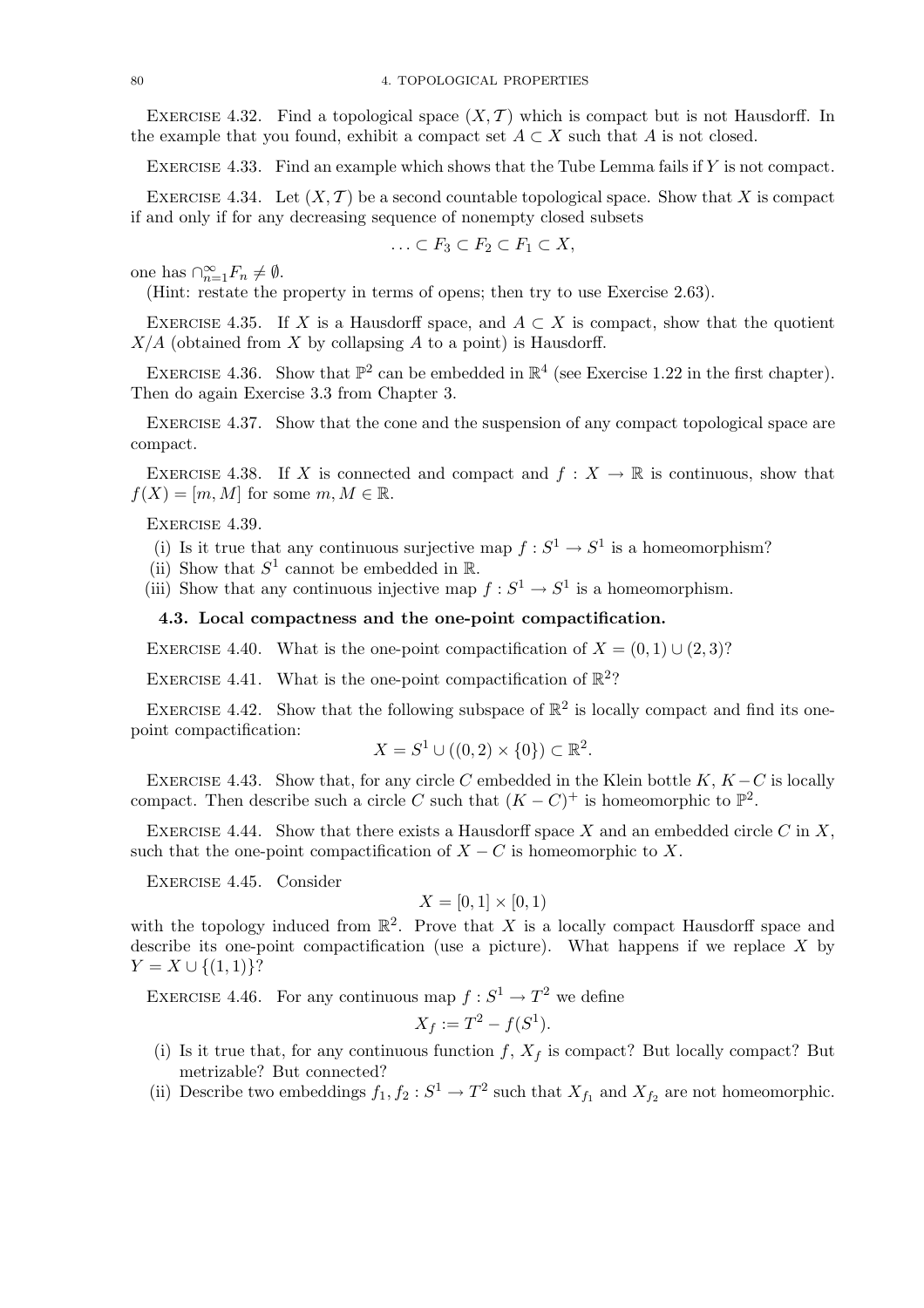- (iii) Describe the one-point compactifications  $X_{f_1}^+$  and  $X_{f_2}^+$ .
- (iv) Describe  $f: S^1 \to T^2$  continuous such that  $X_f^+$  is homeomorphic to  $S^2$ .

EXERCISE 4.47. Describe an embedding of the cylinder  $S^1 \times [0, 1]$  into the space X, show that its complement is locally compact, and find the one-point compactification of the complement, in each of the cases:

(i)  $X$  is a torus.

(ii) X is the plane  $\mathbb{R}^2$ .

EXERCISE 4.48. Let  $X$  be a connected, locally compact, Hausdorff space. Show that  $X$  is compact if and only if  $X^+$  is not connected.

EXERCISE 4.49. Let X be a Hausdorff compact space and  $A \subset X$  be a closed subset. Show that

- 1.  $X A$  is locally compact.
- 2.  $X/A$  is compact and Hausdorff.
- 3.  $X/A$  is (homeomorphic to) the one-point compactification of  $X A$ .